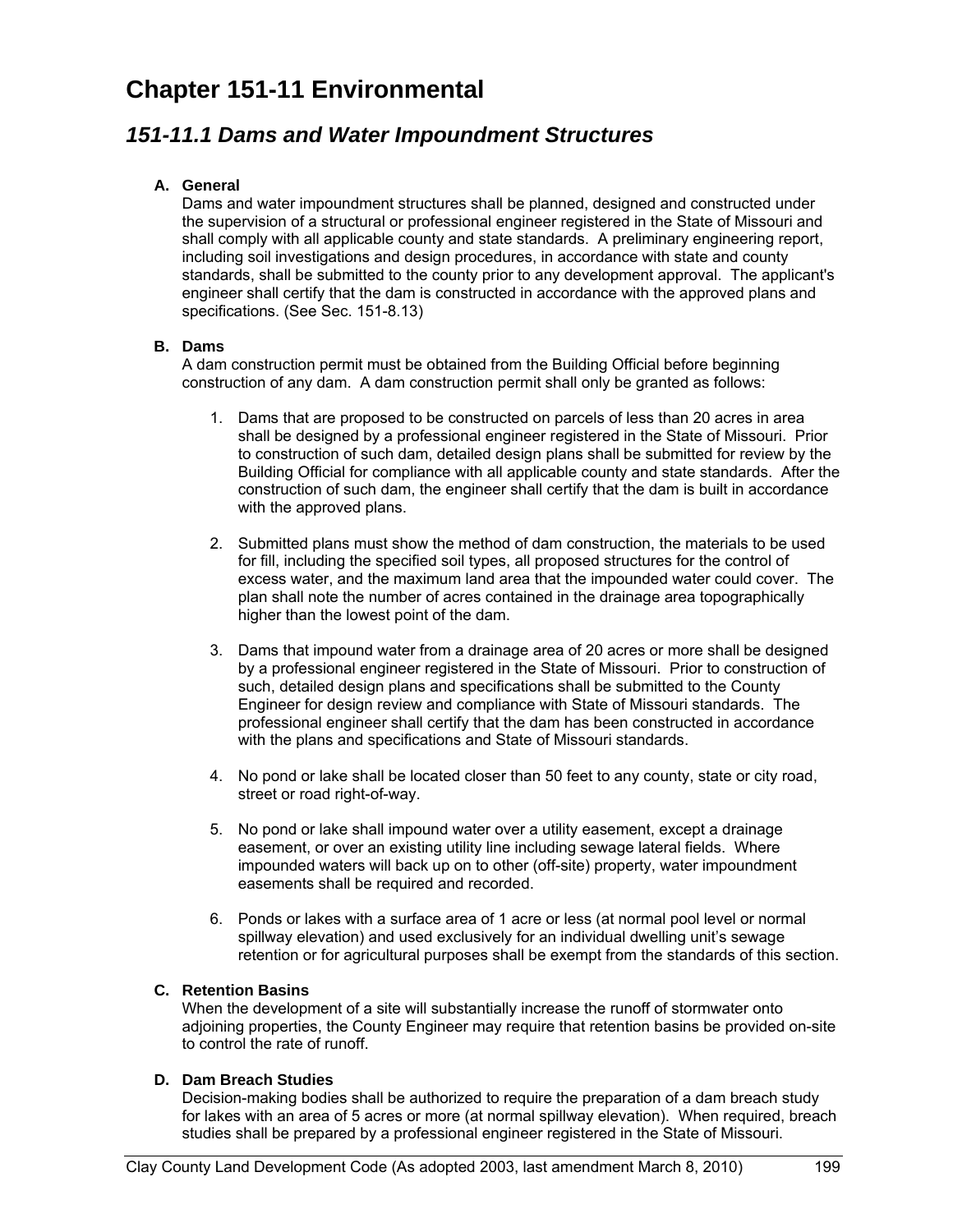As in the case of FIRM floodplain mapping, development shall be discouraged within the designated dam breach area.

## *151-11.2 Stormwater Management*

Stormwater is water from rain or melting snow that does not soak into the ground. It flows from rooftops, over paved areas and bare soil, and through sloped lawns. As it flows, this runoff collects and transports soil, manure, salt, pesticides, fertilizer, oil and grease, leaves, litter and other potential pollutants. Contaminants include: livestock waste, fuels and solvents, pesticides, and chemical fertilizers. Contrary to popular belief, most storm sewers do not carry storm water to wastewater treatment plants. Stormwater is unavoidable, but keeping harmful chemicals and materials out of runoff, as well as designing detention areas that would reduce the flows and, therefore, the amount of erosion can reduce its effects.

Soil type can affect surface water contamination. Although runoff occurs from all soil types, clay soils are more likely to cause surface water runoff because they are less permeable. Eroding soil is considered a water pollutant.

Stormwater design criteria will need to include best management practices which must be developed individually for each project based on the best available technical guidance, including but not limited to, the "Manual for Best Management Practices for Stormwater Quality" developed jointly by the Mid-America Regional Council (MARC) and the KC-APWA. Refer also to Section 151-8.12, Stormwater Management Facilities/Design Criteria.

For additional information, contact the University of Missouri Extension Service, the Clay County Soil and Water Conservation District, the Missouri Department of Natural Resources, Missouri Department of Conservation, and the Clay County Health Department.

#### **A. Practices that will reduce stormwater runoff and improve water quality in streams**

- 1. Cover bare soil with vegetable and flower gardens, grass seed, and natural prairie grass coverings.
- 2. Remove all debris from ditches and creeks and from areas where they might be swept into a channel.
- 3. Consider using materials other than concrete or asphalt for drives and walkways that would allow for more seepage into the ground.
- 4. Keep basement windows or doors sealed against leaks.
- 5. Slope the yard away from the foundation to prevent water from pooling near the structure.
- 6. Use downspouts to carry water from the roof onto grassy areas.
- 7. Consider a landscaping layout engineered to reduce runoff.
- 8. Pump and repair on-site septic systems on a regular basis.
- 9. Replace septic systems if it is more than 30 years old, made of soil or undersized for any additions you have made to your house.
- 10. Do not drive vehicles on the drain field.
- 11. Do not pave, build, or pile heavy objects on a drain field.
- 12. Divert roof runoff and other surface runoff away from the drain field.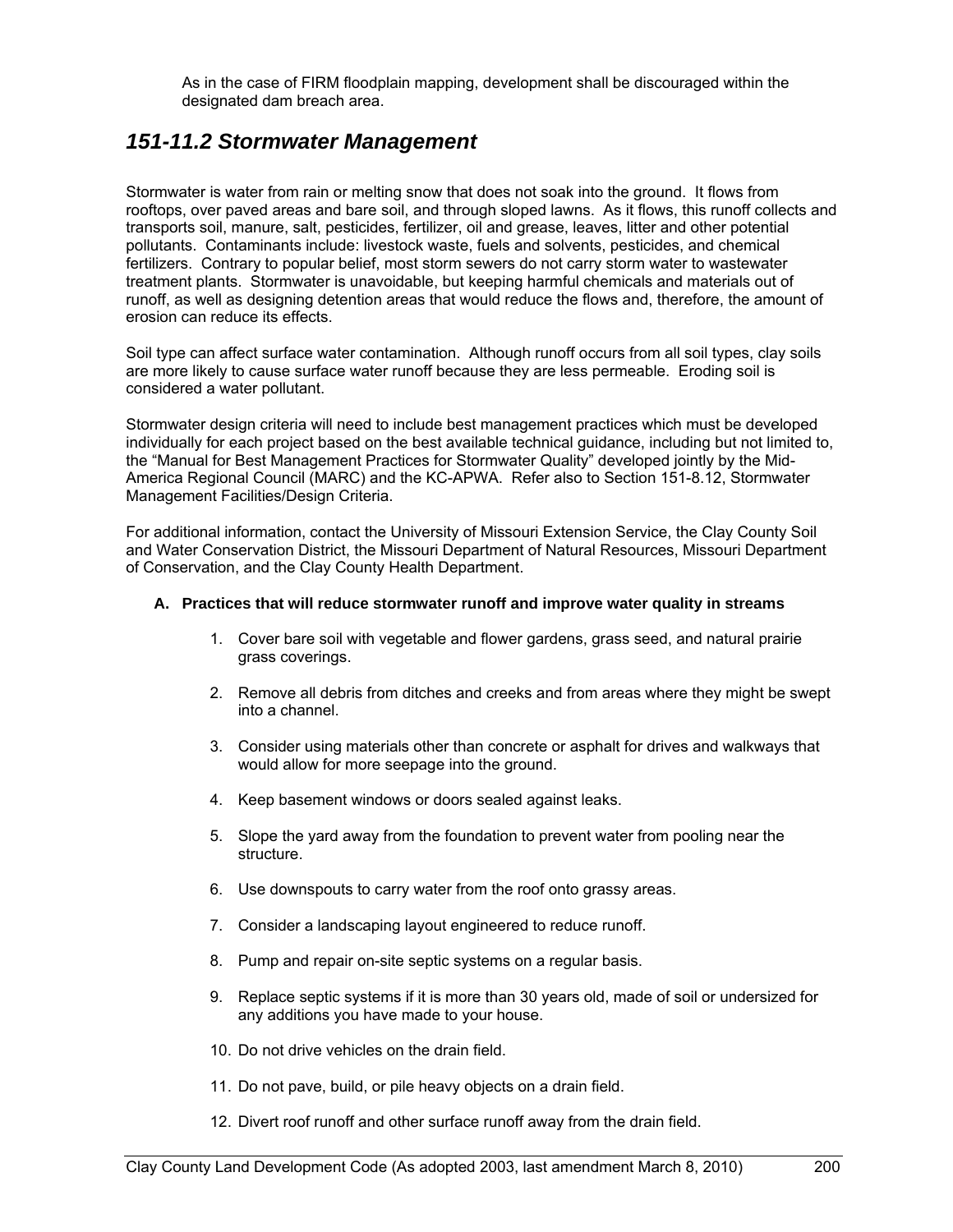- 13. Do not dispose of tissues, diapers, sanitary napkins, cigarette butts and other solid waste down the toilet.
- 14. Paints, solvents, acids, drain cleaners, oils and pesticides can pass untreated through your system and contaminate the groundwater.
- 15. Consider the individual characteristics of the site when building; such as soil type and depth; depth to bedrock; depth to the water table; and location of wetlands, streams, or other surface water.

#### **B. Stream Protection**

No person shall knowingly deposit or dump trash, debris, or other obstacles into a Clay County active stream, or otherwise pollute, contaminate, or significantly retard the flow of water through the watercourse.

*(Note: Active Channel – The area of the stream channel that is subject to frequent flows (approximately once per one and a half years), and that includes the portion of the channel below where the floodplain flattens. A USGS "blueline" or a stream that has an average flow of 5cfs or greater may also be used to define an Active Stream Channel.)* 

#### **C. Stream Buffer Setbacks**

This stream buffer setback ordinance is intended to protect and maintain the native vegetation along all stream systems within Clay county jurisdictional authority. This ordinance establishes minimal acceptable requirements for the design of buffers to protect the streams, wetlands and floodplains of Clay County; to protect the water quality of watercourses, reservoirs, lakes and other significant water resources within Clay County; to protect Clay County's riparian and aquatic ecosystems; and to provide for the environmentally sound use of Clay County's land resources.

#### 1. **Structure Setback Requirements**

No structures shall be constructed within 50' of the highest stream bank, or in no case within 75' of the centerline of an active stream channel.

#### 2. **Drainage Construction**

Stormwater drainage construction may occur within the 75' setback requirement, if approved by the County Engineer.

#### 3. **Water Pollution Hazards**

The following land uses and/or activities are designated as potential water pollution hazards, and must be set back from any active stream channel or water body by the distance indicated below:

- a. Storage of hazardous substances (150 feet)
- b. Drain fields from on-site sewage disposal and treatment systems (i.e. septic systems –50 feet)
- c. Raised septic systems (75 feet)
- d. Solid waste landfills or junkyards (300 feet)
- e. Confined animal feedlot operations (250 feet)
- f. Subsurface discharges from a wastewater treatment plant (75 feet)
- g. Land applications of biosolids (100 feet)

#### 4. **Zone 1 - Streamside Zone**

The function of the streamside zone is to protect the physical and ecological integrity of the stream ecosystem.

- a. The streamside zone will begin at the edge of the highest bank of the active channel and extend a minimum of 50 feet or extend a minimum of 50 feet from the centerline of the active channel and/or waterbody.
- b. Allowable uses within this zone are restricted to: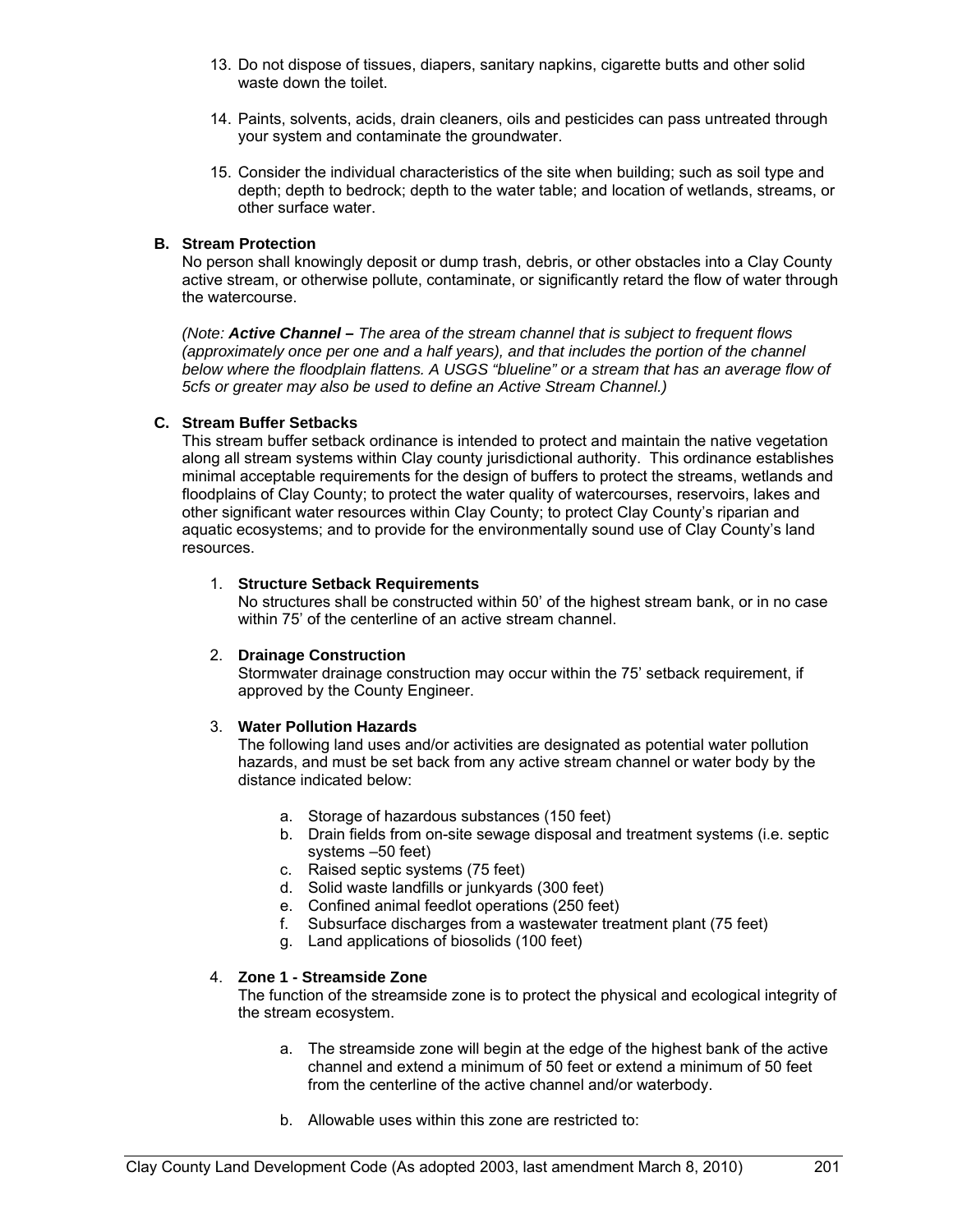- i. Flood control structures
- ii. Utility rights of way
- iii. Footpaths and foot bridges
- iv. Road crossings, where permitted.
- v. Driveways, when approved by the highway and planning departments.

#### **5. Zone 2 – Secondary Streamside Zone**

- a. The function of the secondary streamside zone is to protect key components of the stream and to provide a distance between upland development and the streamside zone.
- b. The secondary streamside zone will begin at the outer edge of the streamside zone (Zone 1) and extend a minimum of 25 feet.
- c. Allowable uses within the secondary streamside zone are restricted to:
	- i. Biking and hiking paths
	- ii. Stormwater management facilities with the approval of the Clay County Engineer
	- iii. Recreational uses approved by Planning and Zoning and the Clay County Parks Department
	- iv. Limited tree clearing with the approval of the Planning & Zoning **Director**
	- v. Targeted vegetation is that of mature native vegetation adapted to the region.
	- vi. Wastewater lateral systems with approval of the Clay County Health Department.

#### **D. Plat Requirements**

All plats containing active stream channels shall show Zones 1 and 2 and provide a note stating, "There shall be no clearing, grading, construction or disturbance of vegetation except as permitted by Clay County."

#### **E. Stormwater Runoff Requirements**

There shall be no increase in off-site stormwater runoff from the proposed development when compared to the predevelopment status.

**F. Violation**

Any violation of this section of the ordinance will receive written notice of the violation and given a specific length of time to remedy the problems. Failure to do so will constitute a misdemeanor.

## *151-11.3 Renewable Energy*

Renewable energy sources (e.g. wind energy systems, solar collectors, etc.) are encouraged in Clay County. See Section 151-6.3 (G) regarding solar collectors, and 151-6.2 (H) for Wind Energy Systems (WES).

# *151-11.4 Junk, Trash and Derelict Vehicles*

The regulations of this section are intended to prohibit the accumulation of junk, debris, building materials, used furniture, or other waste items or the repair, restoration, assembly, disassembly, storage or standing of any inoperable vehicle where it is visible and uncovered from surrounding property or roads. In order to adequately investigate complaints, Planning and Zoning does not accept anonymous complaints.

#### **A. Determination of Junk or Debris Status**

Piles or accumulation of junk or debris shall be determined to be a nuisance when any one or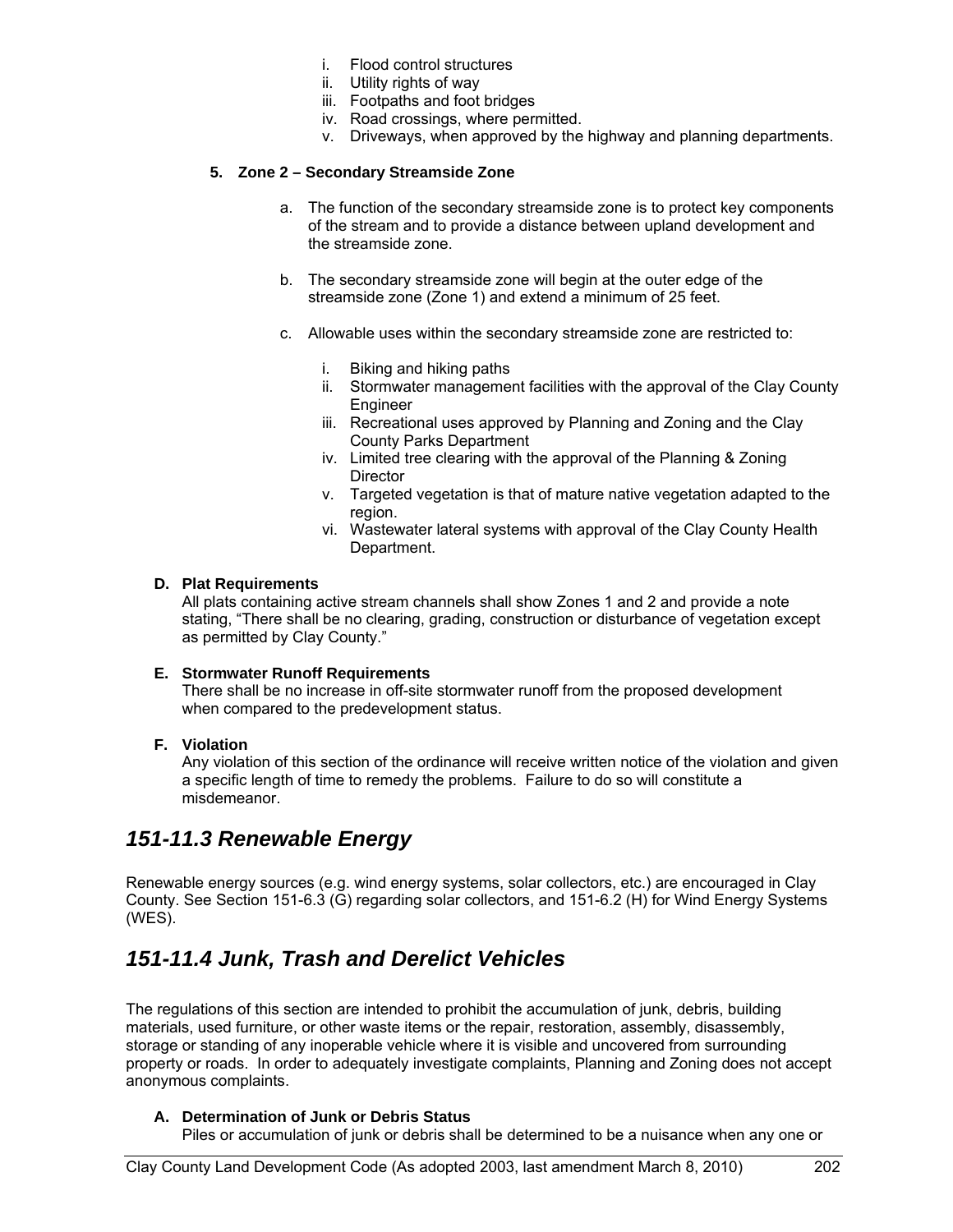more of the following conditions exist:

- 1. Accumulation of junk, debris, building materials, used furniture, household trash, tires, barrels or other waste items appear on any property which has the potential to be a:
	- a. Health hazard
	- b. Fire hazard
	- c. Nuisance to adjacent property owners
	- d. Degrade water quality of active streams.
- 2. The burial of trash or debris is considered to be operating a Landfill and is subject to all regulations regarding Waste-Related Use (Sec. 151-6.2X).
- 3. Any complaint regarding the accumulation of junk, debris, trash, building materials, used furniture, or other waste items located on property within unincorporated Clay County shall be processed by the Planning and Zoning Director or designee by:
	- a. Receiving a complaint from any citizen of the County;
	- b. Completing a Complaint form which will include the name and phone number of the person lodging the complaint;
	- c. Inspecting the property for any violation(s).
- 4. Upon completion of the inspection the Planning and Zoning Director or designee will:
	- a. Make a determination that there was no violation of this ordinance;
	- b. Call the person reporting the problem and give them the results of their investigation;
	- c. Make a determination that there is a violation of this ordinance;
	- d. Send a certified letter to the property owner on which the violation is occurring;
	- e. Indicate the nature of the violation, Code reference, number of days to correct the problem, and the follow up procedure.
	- f. Staff will call the informer to advise them a certified letter has been sent.
	- g. At the end of the allotted time, the property will be inspected for compliance.
	- h. If not in compliance, and after notification to the property owner and investigation by staff, the complaint will be turned over to the County Prosecutor for prosecution of a misdemeanor.
	- i. Each incident of a complaint, after notification to the property owner and investigation by staff, shall be considered a separate violation.

#### **B. Determination of Vehicle Status**

#### 1. **Inoperable**

A motor vehicle shall be determined to be inoperable when any one or more of the following conditions exist:

- a. it is disassembled in whole or in part;
- b. it is unable to move or it has not been moved under its own power within a continuous period of 10 days or more; or
- c. its license plates have been expired for 30 days or more.

#### 2. **Storage**

Inoperable motor vehicles shall not be stored, nor shall they be allowed to stand in any zoning district in any manner except as follows:

- a. In a legally established and conforming wrecking or salvage yard.
- b. In a fully enclosed storage structure such as a garage or barn.
- c. Where it is covered and/or not visible from adjacent roads or property.
- **C.** Junk Vehicles and/or Trash/Debris are not "grandfathered" and all violations are effective as of June 23, 2003.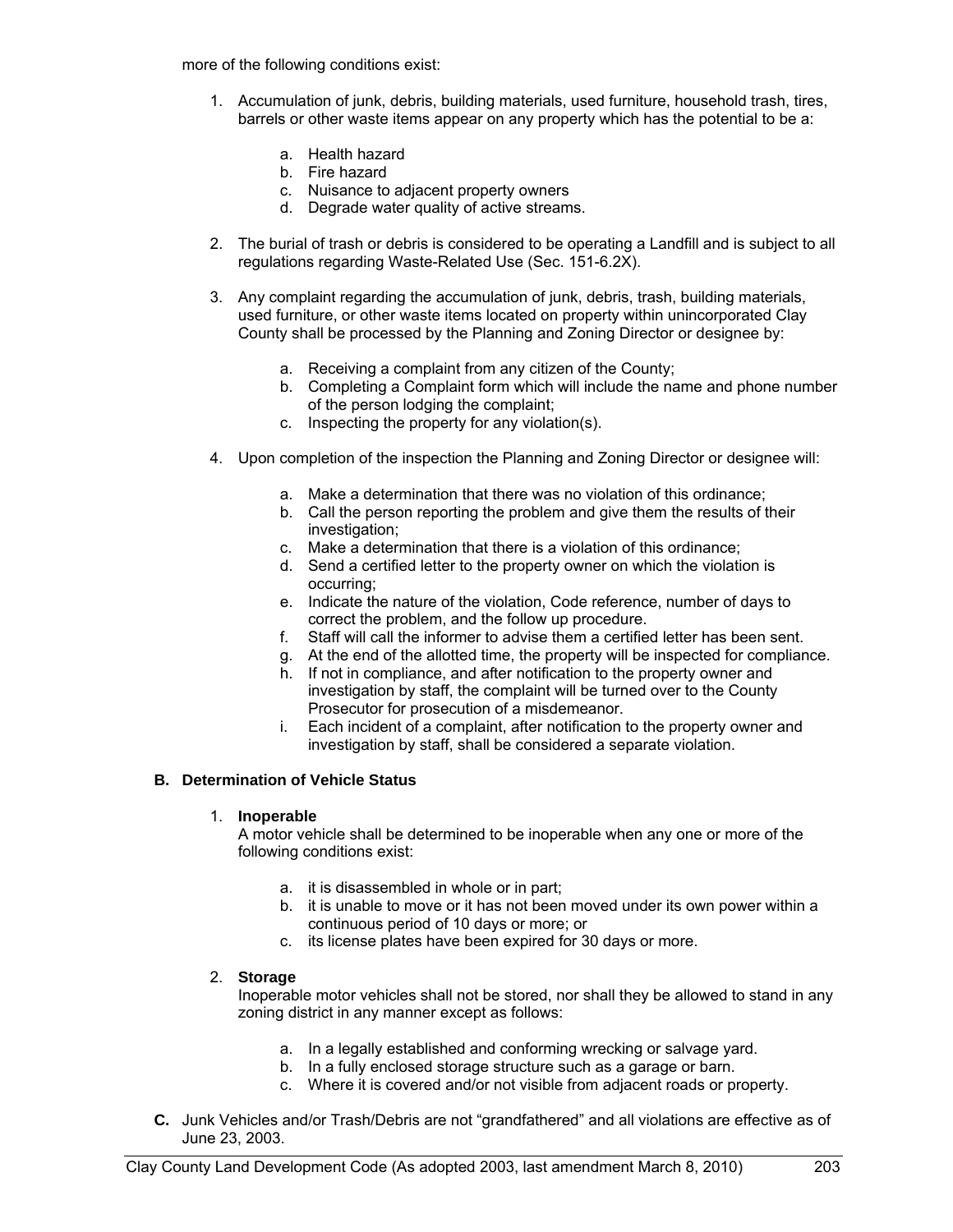# *151-11.5 Liquid Gas Tanks*

Permanently installed liquid gas tanks (propane) with a capacity of 10,000+ gallons shall be permitted only in I-1 or I-2 zoning districts. They shall conform to the zoning restrictions and those of the 2006 Uniform Fire Code, as adopted by Clay County.

Temporary storage tanks of 10,000+ gallons liquid gas must have a Conditional Use Permit and conform to the restrictions that may be required to allow the installation of such a tank.

# *151-11.6 Floodplain Management*

## **A. Floodplain Designations**

- 1. The special flood hazard areas of unincorporated Clay County are subject to periodic inundation that results in loss of life, property, health and safety hazards, disruption of commerce and governmental services, extraordinary public expenditures of flood protection and relief, and impairment of the tax base, all of which adversely affect the public health, safety and general welfare.
- 2. These flood losses are caused by the cumulative effect of obstructions in floodplains causing increases in flood heights and velocities, and by the occupancy in flood hazard areas by uses vulnerable to floods or hazardous to other lands that are inadequately elevated, flood proofed, or otherwise unprotected from flood damages.

#### **B. Statutory Authority**

The regulations of this section are adopted pursuant to the powers granted and limitations imposed by the Constitution and laws of the State of Missouri, including the statutory authority conferred by RSMo 49.600.





#### **C. Purpose**

It is the purpose of these regulations to promote the public health, safety and general welfare and to minimize public and private losses due to flood conditions in specific areas by provisions designed to:

- 1. restrict or prohibit uses that are dangerous to health, safety and property due to water or erosion hazards or that result in damaging increases in erosion or in flood heights or velocities;
- 2. require that uses vulnerable to floods, including facilities that serve such uses, be protected against flood damage at the time of initial construction;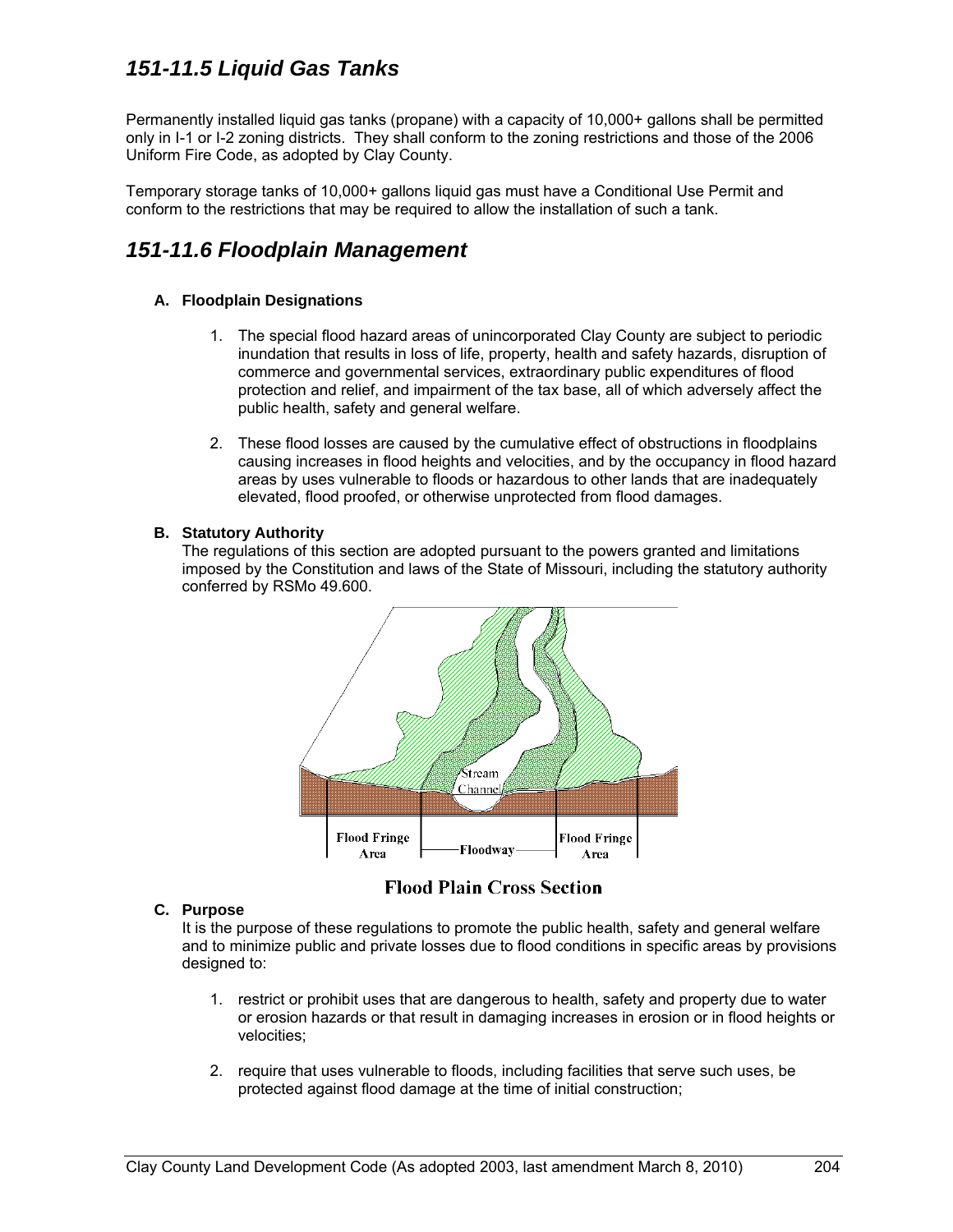- 3. control the alteration of natural floodplains, stream channels and natural protective barriers that are involved in the accommodation of flood waters;
- 4. control filling, grading, dredging and other development that may increase erosion or flood damage waters;
- 5. prevent or regulate the construction of flood barriers that will unnaturally divert flood waters or that may increase flood hazards to other lands; and
- 6. maintain the county's eligibility for participation in the National Flood Insurance Program (NFIP) as defined in 44 Code of Federal Regulations (CFR) 59.22(a)(3); and to meet the requirements of 44 CFR 60.3(d).

#### **D. Objectives**

#### **The objectives of the regulations of this Chapter are:**

- 1. to protect human life and health;
- 2. to minimize expenditure of public money for costly flood control projects;
- 3. to minimize the need for rescue and relief efforts associated with flooding and generally undertaken at the expense of the general public;
- 4. to minimize prolonged business interruptions;
- 5. to minimize damage to public facilities and utilities such as water and gas mains, electric, telephone and sewer lines, streets and bridges located in floodplains;
- 6. to help maintain a stable tax base by providing for the sound use and development of flood prone areas in such a manner as to minimize flood blight areas;
- 7. to protect individuals from buying lands that are unsuited for intended purposes because of flood hazard; and
- 8. to assure that eligibility is maintained for property owners in the county to purchase flood insurance in the National Flood Insurance Program.

#### **E. Applicability**

The regulations of this Chapter shall apply to all areas of unincorporated Clay County identified as numbered and unnumbered A zones, AE, AO, and AH Zones, on the Flood Insurance Rate Map and the Flood Boundary and Floodway Map dated April 16, 2003 as amended, and any future revisions thereto. In all areas covered by this Chapter, no development shall be permitted except upon the issuance of a Floodplain Development Permit granted in accordance with the procedures and standards of this Chapter.

#### **F. Basis For Establishing the Areas of Special Flood Hazard**

The areas of special flood hazard identified by the Federal Emergency Management Agency in its Flood Insurance Study, dated April 16, 2003 with accompanying maps and other supporting data, and any revision thereto are adopted by reference and declared to be a part of this Chapter.

#### **G. Warning and Disclaimer of Liability**

The degree of flood protection required by this Chapter is considered reasonable for regulatory purposes and is based on scientific and engineering consideration. Larger floods can and will occur on rare occasions, and flood heights may be increased by manmade or natural causes. The regulations of this Chapter do not imply that land outside special flood hazard areas or that uses permitted within such areas will be free from flooding or flood damages. This Chapter shall not create liability on the part of the Clay County or by any officer or employee thereof for any flood damages that result from reliance on this Chapter or any administrative decision lawfully made hereunder.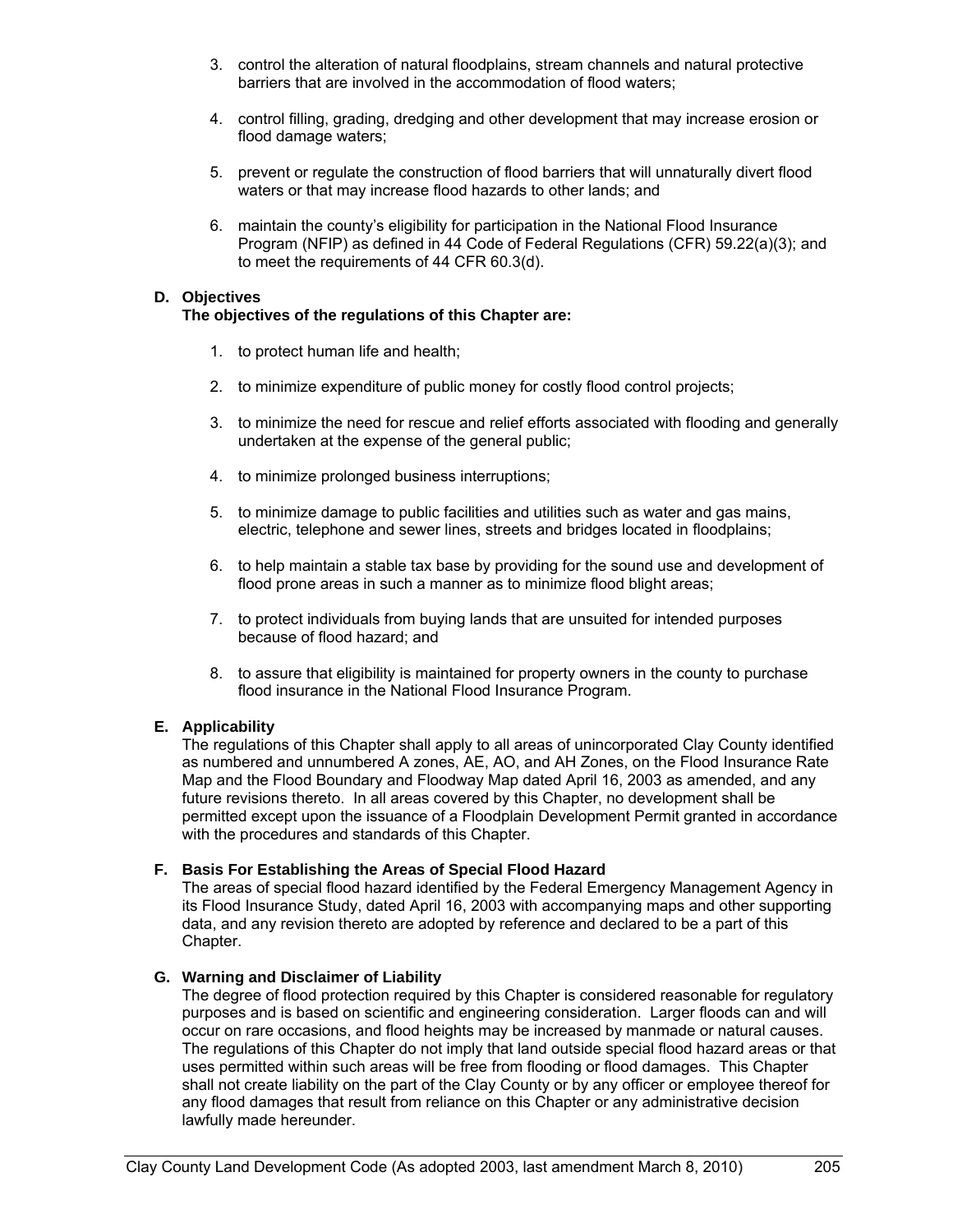### **H. Interpretation**

In their interpretation and application, the provisions of this chapter shall be held to be minimum requirements and shall be liberally construed in favor of the governing body and shall not be deemed a limitation or repeal of any other powers granted by state statutes.

## **I. Compliance**

 $\overline{ }$ 

No development located within known flood hazard areas of unincorporated Clay County shall be located, extended, converted or structurally altered without full compliance with the terms of this chapter and other applicable regulations.

## **J. Abrogation and Greater Restrictions**

This Chapter is not intended to repeal, abrogate or impair any existent easements, covenants or deed restrictions. However, where this chapter imposes greater restrictions, the provision of this chapter shall prevail.

# *151-11.7 Floodplain Definitions*

The definitions of this section shall be used solely for the purpose of interpreting and administering the Floodplain Management provisions of this Chapter. If the definitions of this section conflict with other definitions of this Land Development Code, the definitions of this section shall control.

| Term                                                                        | Definition                                                                                                                                                                                                                                                                                                                                                                                                                                 |
|-----------------------------------------------------------------------------|--------------------------------------------------------------------------------------------------------------------------------------------------------------------------------------------------------------------------------------------------------------------------------------------------------------------------------------------------------------------------------------------------------------------------------------------|
| <b>Agricultural Commodities</b>                                             | agricultural products and livestock.                                                                                                                                                                                                                                                                                                                                                                                                       |
| <b>Agricultural Structure</b>                                               | means any structure used exclusively in connection with the production,<br>harvesting, storage, drying, or raising of agricultural commodities.                                                                                                                                                                                                                                                                                            |
| Accessory or Appurtenant<br><b>Structure</b>                                | means a structure that is on the same parcel of property as the principal<br>structure to be insured and the use of which is incidental to the use of the<br>principal structure.                                                                                                                                                                                                                                                          |
| Area of Special Flood<br>Hazard                                             | is the land in the floodplain within the county subject to a 1 percent or greater<br>chance of flooding in any given year, e.g. "100 year Flood Plain."                                                                                                                                                                                                                                                                                    |
| <b>Base Flood</b>                                                           | means the flood having a 1 percent chance of being equaled or exceeded in<br>any given year.                                                                                                                                                                                                                                                                                                                                               |
| <b>Basement</b>                                                             | means any area of the structure having its floor below ground level on all<br>sides.                                                                                                                                                                                                                                                                                                                                                       |
| Development                                                                 | means any man-made change to improved or unimproved real estate,<br>including but not limited to buildings or other structures, levees, levee<br>systems, mining, dredging, filling, grading, paving, excavation or drilling<br>operations, or storage of equipment or materials.                                                                                                                                                          |
| <b>Elevated Building</b>                                                    | means, for insurance purposes, a non-basement building which has its<br>lowest elevated floor raised above ground level by foundation walls, shear<br>walls, posts, piers, pilings, or columns.                                                                                                                                                                                                                                            |
| <b>Existing Construction</b>                                                | means for the purposes of determining rates, structures for which the "start of<br>construction" commenced before the effective date of the FIRM or before<br>January 1, 1975, for FIRMs effective before that date. "Existing construction"<br>may also be referred to as "existing structures."                                                                                                                                          |
| <b>Existing Manufactured</b><br>Home Park or Subdivision                    | means a manufactured home park or subdivision for which the construction<br>of facilities for servicing the lots on which the manufactured housing units are<br>to be affixed (including, at a minimum, the installation of utilities, the<br>construction of streets, and either final site grading or the pouring of concrete<br>pads) is completed before the effective date of the floodplain management<br>regulations of the county. |
| <b>Expansion of an Existing</b><br>Manufactured Home Park<br>or Subdivision | means the preparation of additional sites by the construction of facilities for<br>servicing the lots on which the manufactured housing units are to be affixed<br>(including the installation of utilities, the construction of streets, and either<br>final site grading or the pouring of concrete pads).                                                                                                                               |
| Flood or Flooding                                                           | means a general and temporary condition of partial or complete inundation of<br>normally dry land areas from (a) the overflow of inland and/or (b) the unusual<br>and rapid accumulation or runoff of surface waters from any source.                                                                                                                                                                                                      |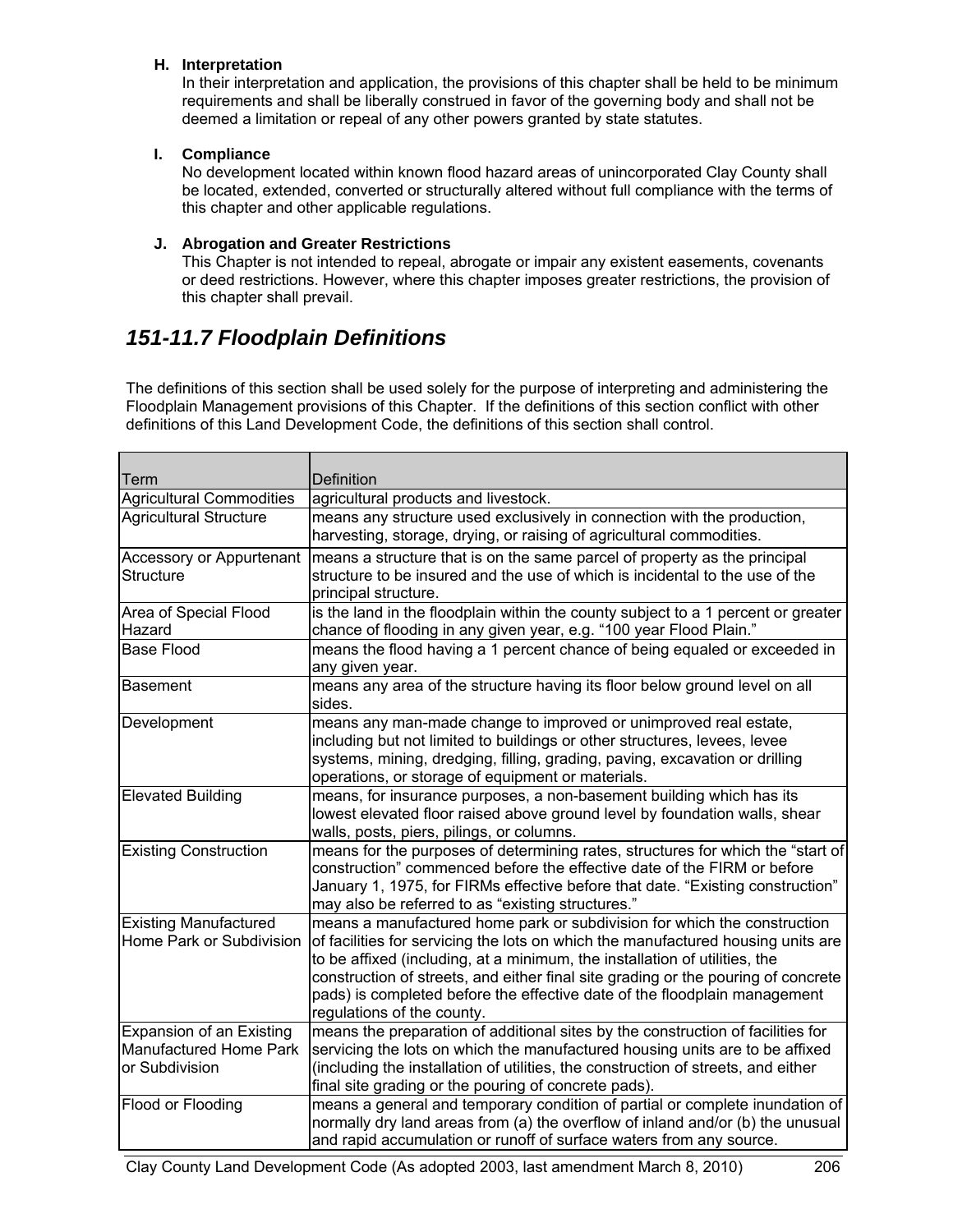| Term                                       | Definition                                                                                                                                                                                                                                                                                                                                                                                                   |
|--------------------------------------------|--------------------------------------------------------------------------------------------------------------------------------------------------------------------------------------------------------------------------------------------------------------------------------------------------------------------------------------------------------------------------------------------------------------|
| Flood Boundary and<br>Floodway Map (FBFM)  | means an official map of the county on which the Floodplain Administrator<br>has delineated both special flood hazard areas and the designated regulatory<br>floodway.                                                                                                                                                                                                                                       |
| <b>Flood Elevation</b><br>Determination    | means a determination by the Floodplain Administrator of the water surface<br>-elevations of the base flood, that is, the flood level that has a 1 percent or<br>greater chance of occurrence in any given year.                                                                                                                                                                                             |
| <b>Flood Elevation Study</b>               | means an examination, evaluation and determination of flood hazards.                                                                                                                                                                                                                                                                                                                                         |
| <b>Flood Fringe</b>                        | means the area outside the floodway encroachment lines, but still subject to<br>inundation by the regulatory flood.                                                                                                                                                                                                                                                                                          |
| <b>Flood Hazard Boundary</b><br>Map (FHBM) | means an official map of the county issued by the Floodplain Administrator,<br>where the boundaries of the flood areas having special flood hazards have<br>been designated as (unnumbered or numbered) A zones.                                                                                                                                                                                             |
| Flood Insurance Rate Map<br>(FIRM)         | means an official map of the county, on which the Floodplain Administrator<br>has delineated both the special flood hazard areas and the risk premium<br>zones applicable to the county.                                                                                                                                                                                                                     |
| <b>Flood Insurance Study</b><br>(FIS)      | means an examination, evaluation and determination of flood hazards and, if<br>appropriate, corresponding water surface elevations.                                                                                                                                                                                                                                                                          |
| Floodplain or Flood-prone<br>Area          | means any land area susceptible to being inundated by water from any<br>source (see "flooding").                                                                                                                                                                                                                                                                                                             |
| Floodplain Management                      | means the operation of an overall program of corrective and preventive<br>measures for reducing flood damage, including but not limited to emergency<br>preparedness plans, flood control works, and floodplain management<br>regulations.                                                                                                                                                                   |
| Floodplain Management<br>Regulations       | means zoning ordinances, subdivision regulations, building codes, health<br>regulations, special purpose ordinances (such as floodplain and grading<br>ordinances) and other applications of police power. The term describes such<br>state or local regulations, in any combination thereof, that provide standards<br>for the purpose of flood damage prevention and reduction.                            |
| Flood proofing                             | means any combination of structural and nonstructural additions, changes, or<br>adjustments to structures that reduce or eliminate flood damage to real<br>estate or improved real property, water and sanitary facilities, or structures<br>and their contents.                                                                                                                                             |
| <b>Floodway or Regulatory</b><br>Floodway  | means the channel of a river or other watercourse and the adjacent land<br>areas that must be reserved in order to discharge the base flood without<br>cumulatively increasing the water surface elevation more than 1 foot.                                                                                                                                                                                 |
| <b>Floodway Encroachment</b><br>Lines      | means the lines marking the limits of floodways, on federal, state and local<br>floodplain maps.                                                                                                                                                                                                                                                                                                             |
| Freeboard                                  | means a factor of safety usually expressed in feet above a flood level for<br>purposes of floodplain management. "Freeboard" tends to compensate for<br>the many unknown factors that could contribute to flood heights greater than<br>the height calculated for a selected size flood and floodway conditions, such<br>as bridge openings and the hydrological effect of urbanization of the<br>watershed. |
| <b>Functionally Dependent</b><br>Use       | means a use that cannot perform its intended purpose unless it is located or<br>carried out in close proximity to water. This term includes only docking<br>facilities and facilities that are necessary for the loading and unloading of<br>cargo or passengers, but does not include long-term storage or related<br>manufacturing facilities.                                                             |
| <b>Highest Adjacent Grade</b>              | means the highest natural elevation of the ground surface prior to<br>construction next to the proposed walls of a structure.                                                                                                                                                                                                                                                                                |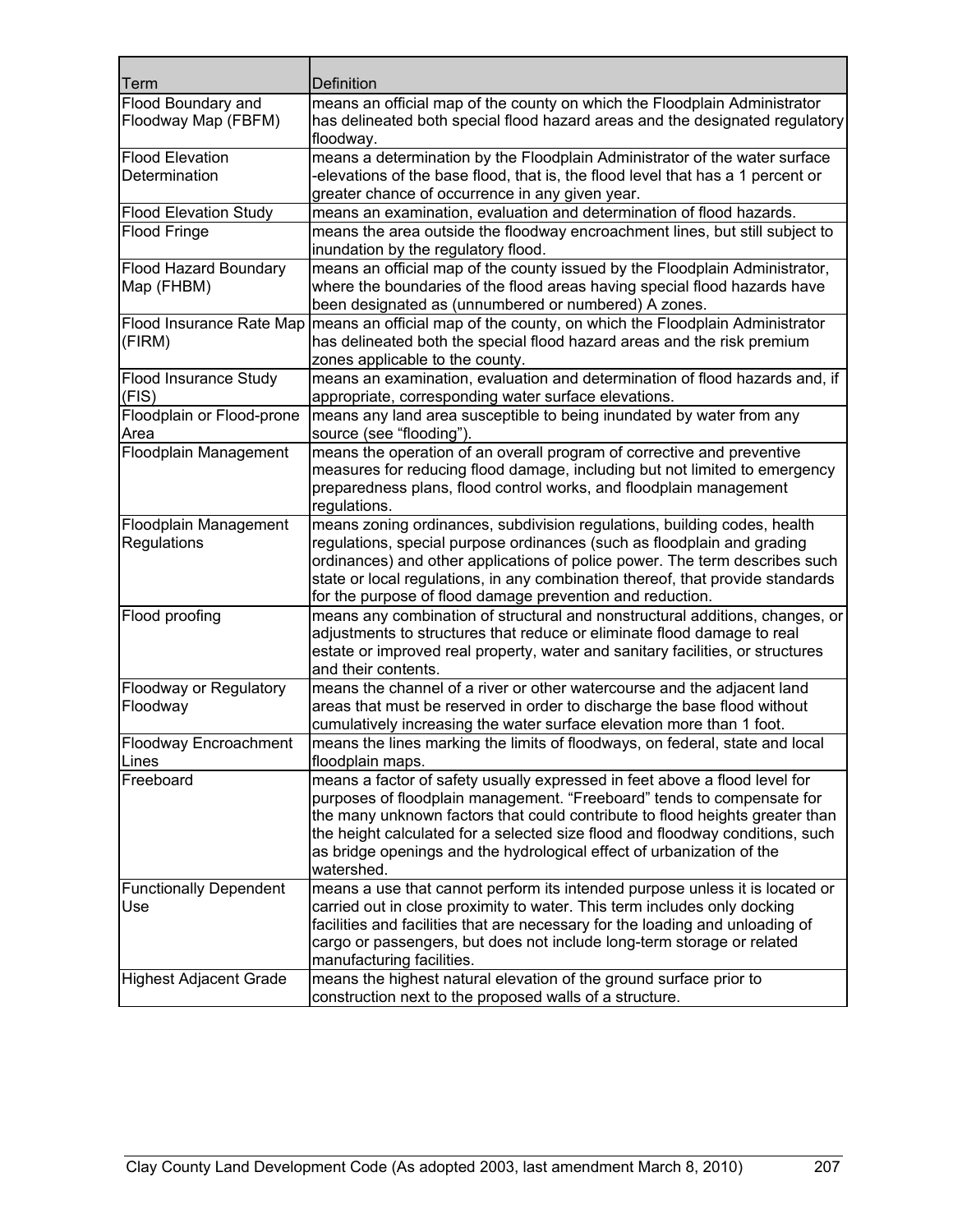| Term<br><b>Historic Structure</b><br>Lowest Floor | Definition<br>means any structure that is: (a) listed individually in the National Register of<br>Historic Places (a listing maintained by the Department of Interior) or<br>preliminarily determined by the Secretary of the Interior as meeting the<br>requirements for individual listing on the National Register; (b) certified or<br>preliminarily determined by the Secretary of the Interior as contributing to the<br>historical significance of a registered historic district or a district preliminarily<br>determined by the Secretary to qualify as a registered historic district; (c)<br>individually listed on a state inventory of historic places in states with historic<br>preservation programs which have been approved by the Secretary of the<br>Interior; or (d) individually listed on a local inventory of historic places in<br>communities with historic preservation programs that have been certified<br>either (i) by an approved state program as determined by the Secretary of<br>the Interior or (ii) directly by the Secretary of the Interior in states without<br>approved programs.<br>means the lowest floor of the lowest enclosed area, including basement. An<br>unfinished or flood-resistant enclosure, usable solely for parking of vehicles, |
|---------------------------------------------------|-----------------------------------------------------------------------------------------------------------------------------------------------------------------------------------------------------------------------------------------------------------------------------------------------------------------------------------------------------------------------------------------------------------------------------------------------------------------------------------------------------------------------------------------------------------------------------------------------------------------------------------------------------------------------------------------------------------------------------------------------------------------------------------------------------------------------------------------------------------------------------------------------------------------------------------------------------------------------------------------------------------------------------------------------------------------------------------------------------------------------------------------------------------------------------------------------------------------------------------------------------------------------------------------------|
|                                                   | building access, or storage, in an area other than a basement area, is not<br>considered a building's lowest floor, provided that such enclosure is not built<br>so as to render the structure in violation of the applicable flood proofing<br>design requirements of this chapter.                                                                                                                                                                                                                                                                                                                                                                                                                                                                                                                                                                                                                                                                                                                                                                                                                                                                                                                                                                                                          |
| Manufactured Housing<br>Unit                      | means a structure, transportable in 1 or more sections, that is built on a<br>permanent chassis and is designed for use with or without a permanent<br>foundation when attached to the required utilities. The term "manufactured<br>housing unit" does not include a "recreational vehicle."                                                                                                                                                                                                                                                                                                                                                                                                                                                                                                                                                                                                                                                                                                                                                                                                                                                                                                                                                                                                 |
| <b>Manufactured Home Park</b><br>or Subdivision   | means a parcel (or contiguous parcels) of land divided into 2 or more<br>manufactured housing unit lots for rent or sale.                                                                                                                                                                                                                                                                                                                                                                                                                                                                                                                                                                                                                                                                                                                                                                                                                                                                                                                                                                                                                                                                                                                                                                     |
| Market Value or Fair<br><b>Market Value</b>       | means an estimate of what is fair, economic, just and equitable value under<br>normal local market conditions.                                                                                                                                                                                                                                                                                                                                                                                                                                                                                                                                                                                                                                                                                                                                                                                                                                                                                                                                                                                                                                                                                                                                                                                |
| Mean Sea Level                                    | means, for purposes of the National Flood Insurance Program the National<br>Geodetic Vertical Datum (NGVD) of 1929 or other datum, to which base flood<br>elevations shown on the county's Flood Insurance Rate Map are referenced.                                                                                                                                                                                                                                                                                                                                                                                                                                                                                                                                                                                                                                                                                                                                                                                                                                                                                                                                                                                                                                                           |
| <b>New Construction</b>                           | means, for the purposes of determining insurance rates, structures for which<br>the "start of construction" commenced on or after the effective date of an<br>initial FIRM or after December 31, 1974, whichever is later, and includes any<br>subsequent improvements to such structures. For floodplain management<br>purposes, "new construction" means structures for which the "start of<br>construction" commenced on or after the effective date of the floodplain<br>management regulations adopted the county and includes any subsequent<br>improvements to such structures.                                                                                                                                                                                                                                                                                                                                                                                                                                                                                                                                                                                                                                                                                                        |
| New Manufactured Home<br>Park or Subdivision      | means a manufactured home park or subdivision for which the construction<br>of facilities for servicing the lot on which the manufactured housing units are<br>to be affixed (including at a minimum, the installation of utilities, the<br>construction of streets, and either final site grading or the pouring of concrete<br>pads) is completed on or after the effective date of floodplain management<br>regulations adopted by the county.                                                                                                                                                                                                                                                                                                                                                                                                                                                                                                                                                                                                                                                                                                                                                                                                                                             |
| Person                                            | includes any individual or group of individuals, corporation, partnership,<br>association, or any other entity, including federal, state, and local<br>governments and agencies.                                                                                                                                                                                                                                                                                                                                                                                                                                                                                                                                                                                                                                                                                                                                                                                                                                                                                                                                                                                                                                                                                                              |
| <b>Principally Above Ground</b>                   | means that at least 51 percent of the actual cash value of the structure, less<br>land value, is above ground.                                                                                                                                                                                                                                                                                                                                                                                                                                                                                                                                                                                                                                                                                                                                                                                                                                                                                                                                                                                                                                                                                                                                                                                |
| <b>Recreational Vehicle</b>                       | means a vehicle which is (a) built on a single chassis; (b) 400 square feet or<br>less when measured at the largest horizontal projections; (c) designed to be<br>self-propelled or permanently towable by a light- duty truck; and (d) designed<br>primarily not for use as a permanent dwelling but as temporary living quarters<br>for recreational, camping, travel, or seasonal use.                                                                                                                                                                                                                                                                                                                                                                                                                                                                                                                                                                                                                                                                                                                                                                                                                                                                                                     |
| Remedy A Violation                                | means to bring the structure or other development into compliance with<br>federal, state, or local floodplain management regulations; or, if this is not<br>possible, to reduce the impacts of its noncompliance.                                                                                                                                                                                                                                                                                                                                                                                                                                                                                                                                                                                                                                                                                                                                                                                                                                                                                                                                                                                                                                                                             |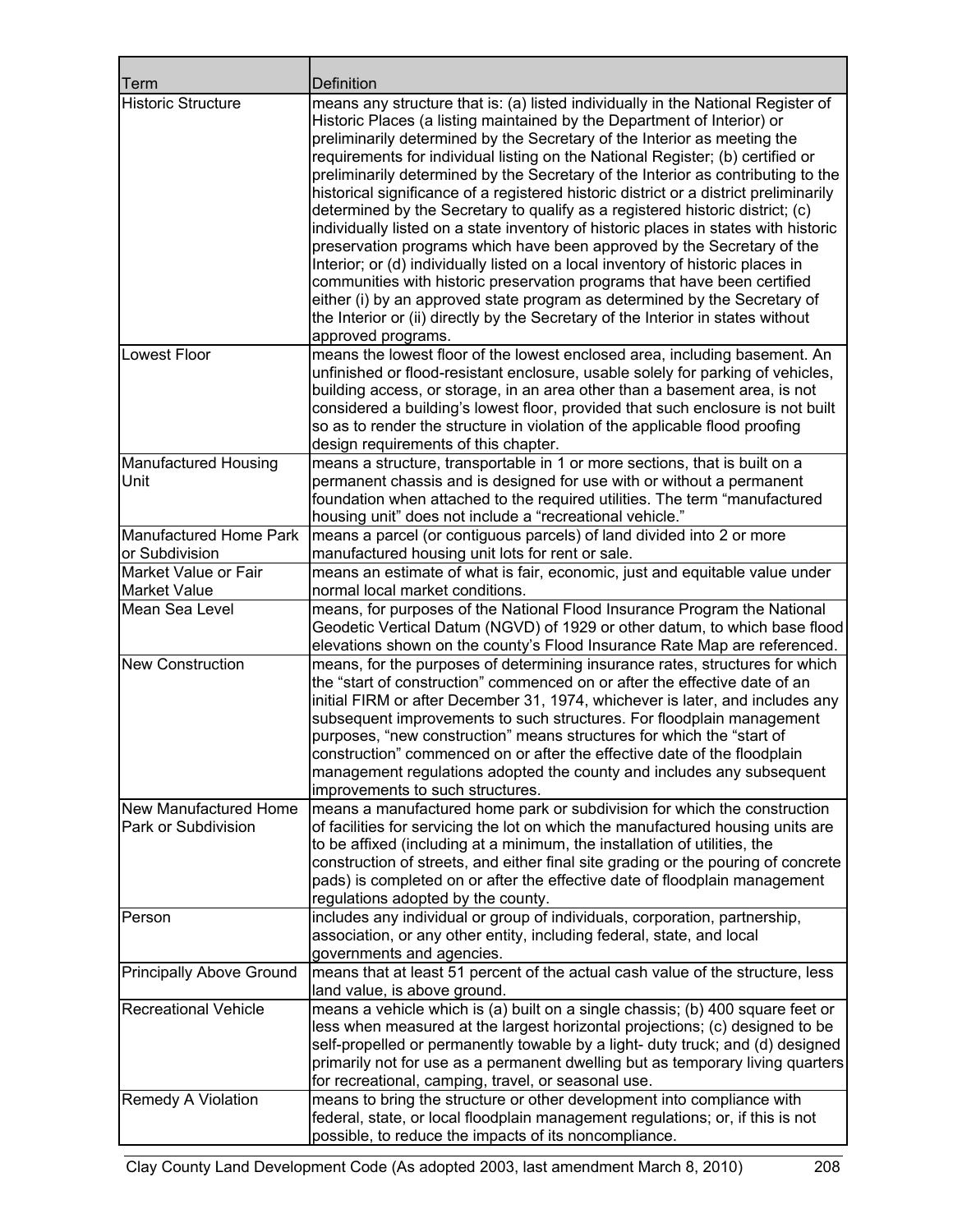| Term                             | Definition                                                                                                                                                                                                                                                                                                                                                                                                                                                                                                                                                                                                                                                                                                                                                                                                                                                                                                                                                                                                                                                                                                                                                                                                                                                            |
|----------------------------------|-----------------------------------------------------------------------------------------------------------------------------------------------------------------------------------------------------------------------------------------------------------------------------------------------------------------------------------------------------------------------------------------------------------------------------------------------------------------------------------------------------------------------------------------------------------------------------------------------------------------------------------------------------------------------------------------------------------------------------------------------------------------------------------------------------------------------------------------------------------------------------------------------------------------------------------------------------------------------------------------------------------------------------------------------------------------------------------------------------------------------------------------------------------------------------------------------------------------------------------------------------------------------|
| <b>Risk Premium Rates</b>        | means those rates established by the Floodplain Administrator pursuant to<br>individual studies and investigations which are undertaken to provide flood<br>insurance in accordance with Section 1307 of the National Flood Disaster<br>Protection Act of 1973 and the accepted actuarial principles. "Risk premium<br>rates" include provisions for operating costs and allowances.                                                                                                                                                                                                                                                                                                                                                                                                                                                                                                                                                                                                                                                                                                                                                                                                                                                                                  |
| Special Flood Hazard<br>Area     | see "area of special flood hazard."                                                                                                                                                                                                                                                                                                                                                                                                                                                                                                                                                                                                                                                                                                                                                                                                                                                                                                                                                                                                                                                                                                                                                                                                                                   |
| Special Hazard Area              | means an area having special flood hazards and shown on an FHBM, FIRM<br>or FBFM as zones (unnumbered or numbered) A and AE.                                                                                                                                                                                                                                                                                                                                                                                                                                                                                                                                                                                                                                                                                                                                                                                                                                                                                                                                                                                                                                                                                                                                          |
| <b>Start of Construction</b>     | includes substantial-improvements, and means the date the building permit<br>was issued, provided the actual start of construction, repair, reconstruction,<br>rehabilitation, addition placement, or other improvements were within 180<br>days of the permit date. The actual start means either the first placement of<br>permanent construction of a structure on-site, such as the pouring of slabs or<br>footings, the installation of piles, the construction of columns, any work<br>beyond the stage of excavation, or the placement of a manufactured housing<br>unit on a foundation. Permanent construction does not include land<br>preparation, such as clearing, grading and filling, the installation of streets<br>and/or walkways, excavation for a basement, footings, piers, foundations, the<br>erection of temporary forms, nor installation on the property of accessory<br>structures, such as garages or sheds not occupied as dwelling units or not<br>part of the main structure. For a substantial-improvement, the actual start of<br>construction means the first alteration of any wall, ceiling, floor, or other<br>structural part of a building, whether or not that alteration affects the external<br>dimensions of the building. |
| <b>State Coordinating Agency</b> | means that agency of the state government, or other office designated by the<br>governor of the state or by state statute at the request of the Floodplain<br>Administrator to assist in the implementation of the National Flood Insurance<br>Program in that state.                                                                                                                                                                                                                                                                                                                                                                                                                                                                                                                                                                                                                                                                                                                                                                                                                                                                                                                                                                                                 |
| <b>Structure</b>                 | means, for floodplain management purposes, a walled and roofed building,<br>including a gas or liquid storage tank, that is principally above ground, as well<br>as a manufactured housing unit.                                                                                                                                                                                                                                                                                                                                                                                                                                                                                                                                                                                                                                                                                                                                                                                                                                                                                                                                                                                                                                                                      |
| Structure                        | for insurance purposes, means a walled and roofed building, other than a<br>gas or liquid storage tank, that is principally above ground and affixed to a<br>permanent site, as well as a manufactured housing unit on a permanent<br>foundation. For the latter purpose, the term includes a building while in the<br>course of construction, alteration or repair, but does not include building<br>materials or supplies intended for use in such construction, alteration or<br>repair, unless such materials or supplies are within an enclosed building on<br>the premises.                                                                                                                                                                                                                                                                                                                                                                                                                                                                                                                                                                                                                                                                                     |
| Substantial-Damage               | means damage of any origin sustained by a structure whereby the cost of<br>restoring the structure to pre-damaged condition would equal or exceed 50<br>percent of the market value of the structure before the damage occurred,                                                                                                                                                                                                                                                                                                                                                                                                                                                                                                                                                                                                                                                                                                                                                                                                                                                                                                                                                                                                                                      |
| Substantial-Improvement          | means any reconstruction, rehabilitation, addition, or other improvement of a<br>structure, the cost of which equals or exceeds 50 percent of the market value<br>of the structure before "start of construction" of the improvement. This term<br>includes structures which have incurred "substantial damage," regardless of<br>the actual repair work performed. The term does not, however, include either<br>(a) any project for improvement of a structure to correct existing violations of<br>state or local health, sanitary, or safety code specifications that have been<br>identified by the local code enforcement official and which are the minimum<br>necessary to assure safe living conditions, or (b) any alteration of an "historic<br>structure," provided that the alteration will not preclude the structure's<br>continued designation as a "historic structure."                                                                                                                                                                                                                                                                                                                                                                             |
| Variance                         | means a grant of relief by the county from the terms of a floodplain<br>management regulation.                                                                                                                                                                                                                                                                                                                                                                                                                                                                                                                                                                                                                                                                                                                                                                                                                                                                                                                                                                                                                                                                                                                                                                        |
| Violation                        | means the failure of a structure or other development to be fully compliant<br>with the county's floodplain management regulations. A structure or other                                                                                                                                                                                                                                                                                                                                                                                                                                                                                                                                                                                                                                                                                                                                                                                                                                                                                                                                                                                                                                                                                                              |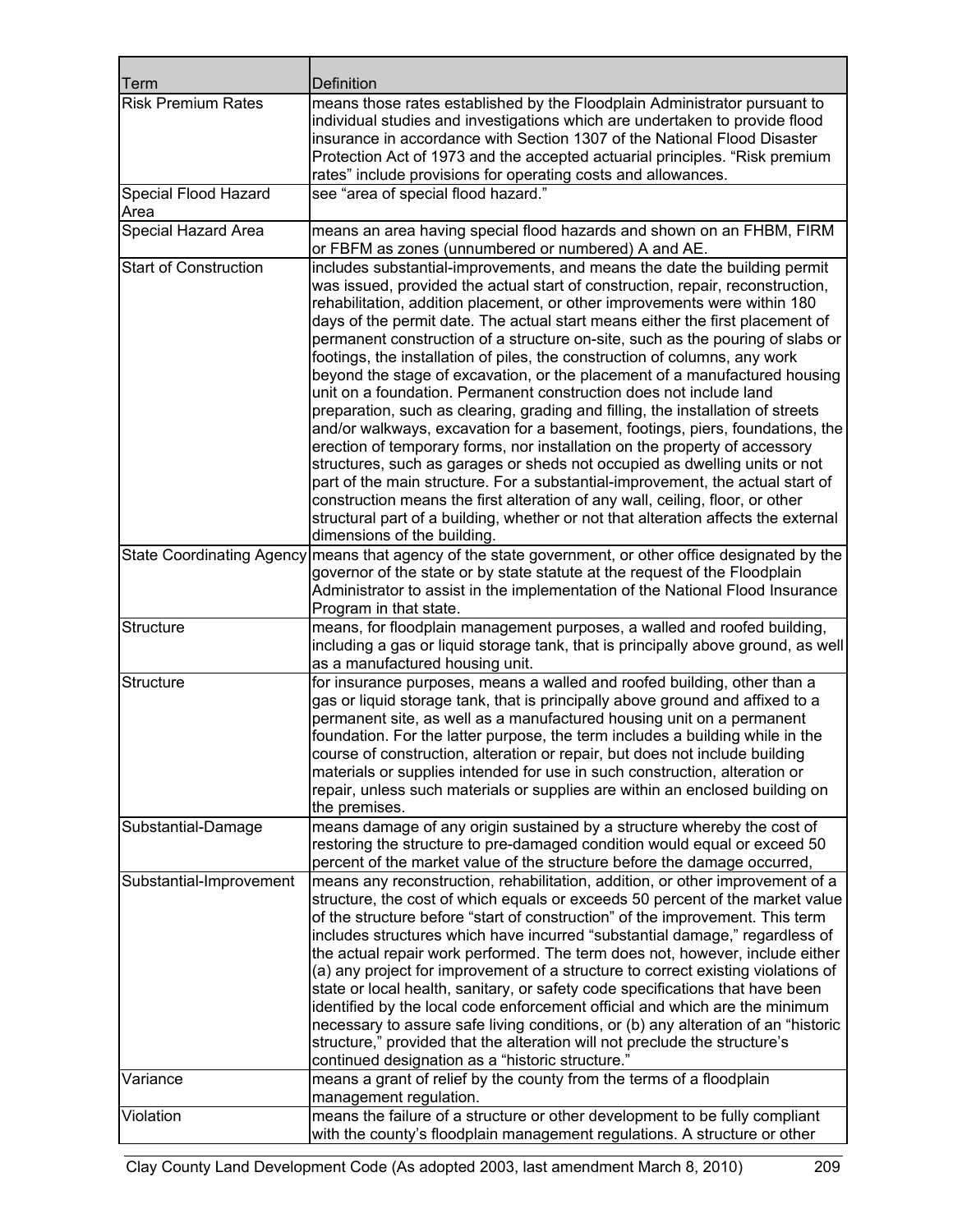| Term                           | <b>IDefinition</b>                                                                                                                                                                                                    |
|--------------------------------|-----------------------------------------------------------------------------------------------------------------------------------------------------------------------------------------------------------------------|
|                                | development without the elevation certificate, other certifications, or other<br>evidence of compliance required by this chapter is presumed to be in<br>violation until such time as that documentation is provided. |
| <b>Water Surface Elevation</b> | means the height, in relation to the National Geodetic Vertical Datum<br>(NGVD) of 1929 (or other datum where specified) of floods of various<br>magnitudes and frequencies in the floodplain.                        |

# *151-11.8 Floodplain Administration and Procedures*

### **A. Designation of Local Floodplain Administrator**

The Planning and Zoning Director shall be responsible for administering and implementing the provisions of this Chapter.

#### **B. Duties of the Floodplain Administrator**

Duties of the Floodplain Administrator shall include:

- 1. Review all development permits to assure that sites are reasonably safe from flooding and that the permit requirements of this chapter have been satisfied.
- 2. Review permits for proposed development to assure that all necessary permits have been obtained from those federal, state or local governmental agencies from which prior approval is required.
- 3. Notify adjacent communities and the Missouri State Emergency Management Agency prior to any alteration or relocation of a watercourse, and shall submit evidence of such notification to the Federal Emergency Management Agency.
- 4. Assure that maintenance is provided within the altered or relocated portion of said watercourse so that the flood carrying capacity is not diminished.
- 5. Verify, record and maintain record of the actual elevation (in relation to mean sea level) of the lowest floor (including basement) of all new or substantially improved structures.
- 6. Verify, record and maintain record of the actual elevation (in relation to mean sea level) to which the new or substantially improved structures have been flood proofed.
- 7. When flood proofing is utilized for a particular structure the Building Official shall be presented certification from a registered professional engineer or architect.
- 8. Issue Floodplain Development Permits for all approved applications.

#### **C. Floodplain Development Permit Required**

No person, firm or corporation shall initiate any development or substantial improvement or cause the same to be done without first obtaining a separate permit for development as defined in this chapter.

#### **D. Application for Permit**

To obtain a permit, the applicant shall first file an application in writing on a form furnished for that purpose. Every such application shall:

- 1. Identify and describe the work to be covered by the permit.
- 2. Describe the land on which the proposed work is to be done by lot, block tract and house and street address, or similar legal description that will readily identify and definitely locate that proposed building or work.
- 3. Indicate the use or occupancy for which the proposed work is intended.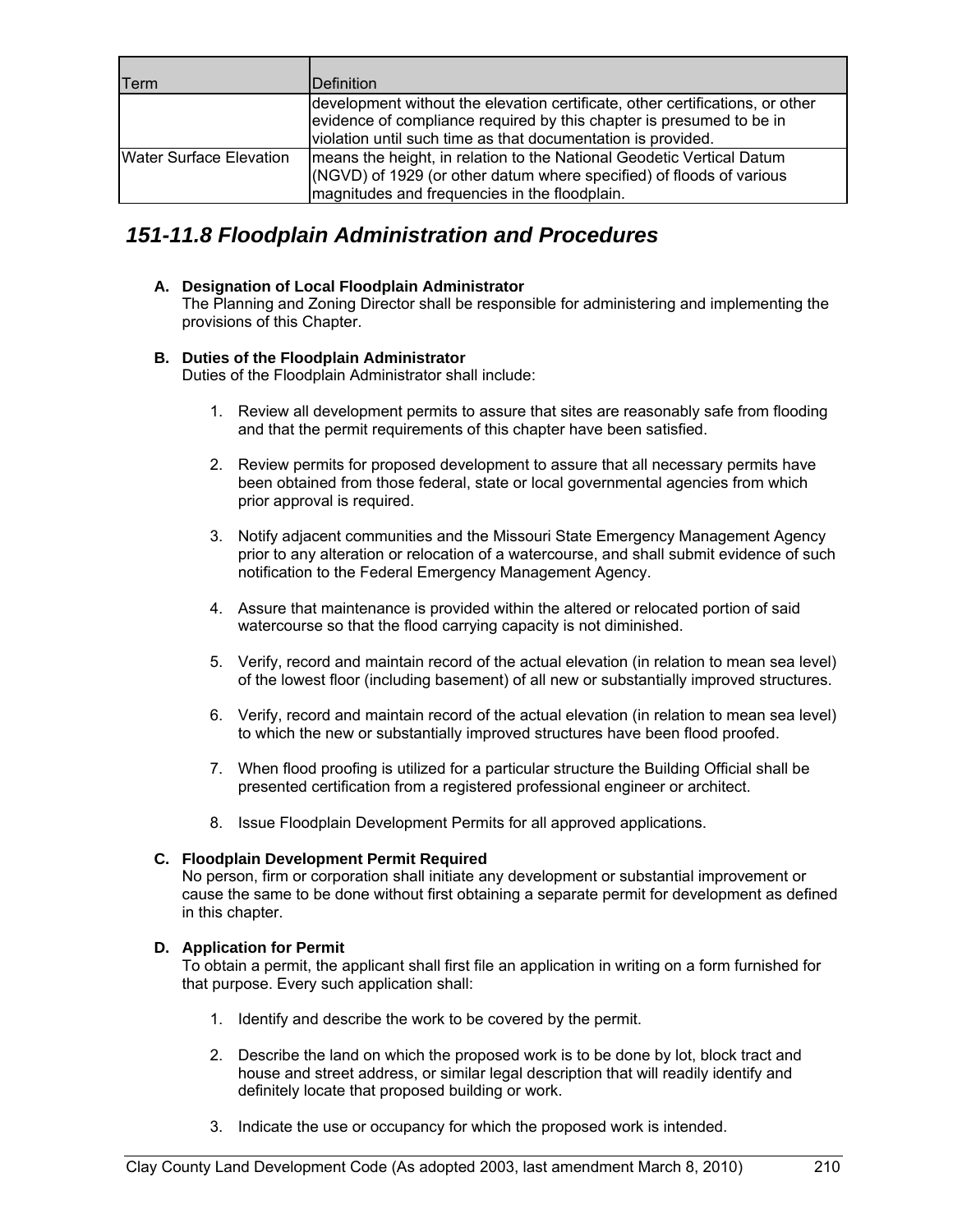- 4. Be accompanied by plans and specifications for proposed construction.
- 5. Be signed by the permittee or their authorized agent who may be required to submit evidence to indicate such authority.
- 6. Indicate the value of the structures and improvements.
- 7. Specify whether development is to be located in designated flood fringe or floodway.
- 8. Identify the existing base flood elevation and the elevation of the proposed development.
- 9. Give such other information as reasonably may be required by the Floodplain Administrator.

#### **E. Appeals**

Appeals of decisions of the Floodplain Administrator shall be processed in accordance with the procedures of Sec. 151-3.14.

## *151-11.9 General Flood Hazard Reduction Standards*

- **A.** No permit for development shall be granted for new construction, substantial improvements and other improvements including the placement of manufactured housing units and mobile homes within all numbered and unnumbered A zones or AE zones unless the general flood hazard reduction standards of this section are satisfied.
- **B.** All areas identified as unnumbered A zones on the Flood Insurance Rate Map are subject to inundation of the 100-year flood; however, the water surface (flood) elevation was not provided. The unnumbered A zones shall be subject to all standards of this Land Development Code. If Flood Insurance Study data is not available the county shall be authorized to use any base flood elevation or floodway data currently available from federal, state, or other sources.
- **C.** Until a floodway has been designated, no new construction, substantial improvements or other development, including fill, shall be permitted within any unnumbered or numbered A zones or AE zones on the Flood Insurance Rate Map unless the applicant has demonstrated that the proposed use, when combined with all other existing and reasonably anticipated uses, will not increase the water surface elevation of the 100-year flood more than 1 foot at any point within the county.
- **D.** All new construction, subdivision proposals, substantial improvements, prefabricated structures, placement of manufactured housing units and mobile homes and other developments shall require:
	- 1. Design or anchorage to prevent flotation, collapse or lateral movement of the structure resulting from hydrodynamic and hydrostatic loads, including the effects of buoyancy.
	- 2. New or replacement water supply systems and/or sanitary sewage systems be designed to minimize or eliminate infiltration of flood waters into the systems and discharges from the systems into flood waters, and on-site waste disposal systems be located so as to avoid impairment or contamination.
	- 3. Construction with materials resistant to flood damage, utilizing methods and practices that minimize flood damage, and with electrical, heating, ventilation, plumbing, and air conditioning equipment and other service facilities that are designed and/or located so as to prevent water from entering or accumulating within the components during conditions of flooding.
	- 4. All utility and sanitary facilities be elevated or flood proofed up to the regulatory flood protection elevation.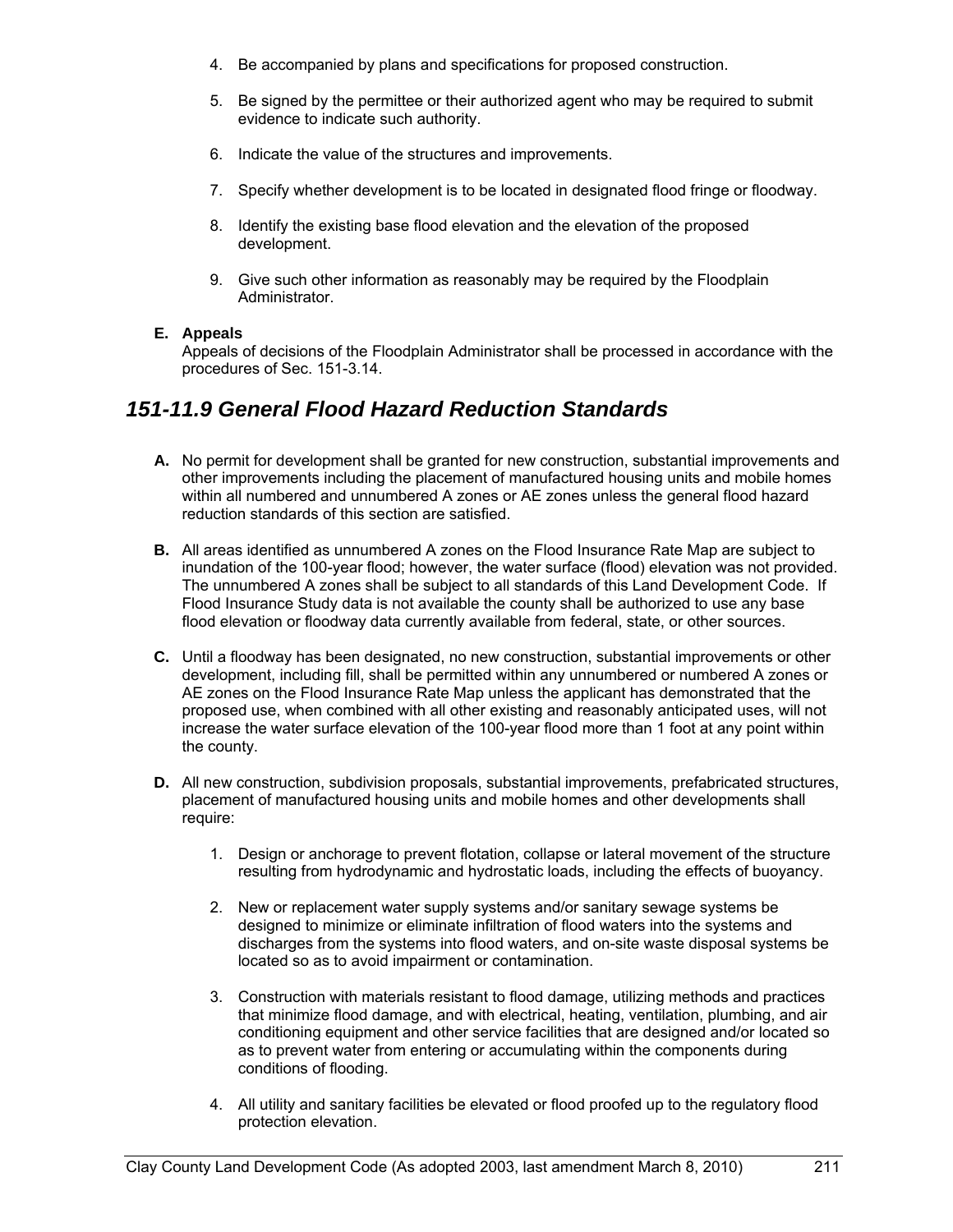- 5. Subdivision proposals and other proposed new development, including manufactured housing units and mobile home parks, located within special flood hazard areas are required to assure that:
	- a. all such proposals are consistent with the need to minimize flood damage;
	- b. all public utilities and facilities such as sewer, gas, electrical and water systems are located and constructed to minimize or eliminate flood damage;
	- c. adequate drainage is provided so as to reduce exposure to flood hazards; and
	- d. all proposals for development of 5 acres or more or 50 lots or more include base flood elevation data.
- **E.** The storage or processing of materials that are in time of flooding buoyant, flammable, explosive, or could be injurious to human, animal or plant life is prohibited. Storage of other material or equipment may be allowed if not subject to major damage by floods and firmly anchored to prevent flotation or if readily removable from the area within the time available after flood warning.
- **F.** Structures used solely for agricultural purposes in connection with the production, harvesting, storage, drying or raising of agricultural commodities, including the raising of livestock may be constructed at-grade and wet-flood proofed, provided that:
	- 1. there is no human habitation or occupancy of the structure;
	- 2. the structure is of single-wall design;
	- 3. there is no permanent retail, wholesale or manufacturing use included in the structure;
	- 4. a variance has been granted from the standards of this chapter; and
	- 5. a Floodplain Development Permit has been issued.
- **G.** Structures used solely for parking and limited storage purposes, not attached to any other structure on the site, of limited investment value and not larger than 400 square feet, may be constructed at-grade and wet-flood proofed, provided that
	- 1. there is no human habitation or occupancy of the structure;
	- 2. the structure is of single-wall design;
	- 3. a variance has been granted from the standards of this chapter; and
	- 4. a Floodplain Development Permit has been issued.

## *151-11.10 Residential and Nonresidential Building Floodplain Protection Standards*

#### **A. Applicability**

The standards of this section shall apply in all areas identified as numbered and unnumbered A zones, AE and AH zones, where base flood elevation data has been provided.

#### **B. Residential**

New construction or substantial improvements of residential structures, including manufactured housing units and mobile homes, shall have the lowest floor, including the basement, elevated to at least 1 foot above the base flood elevation.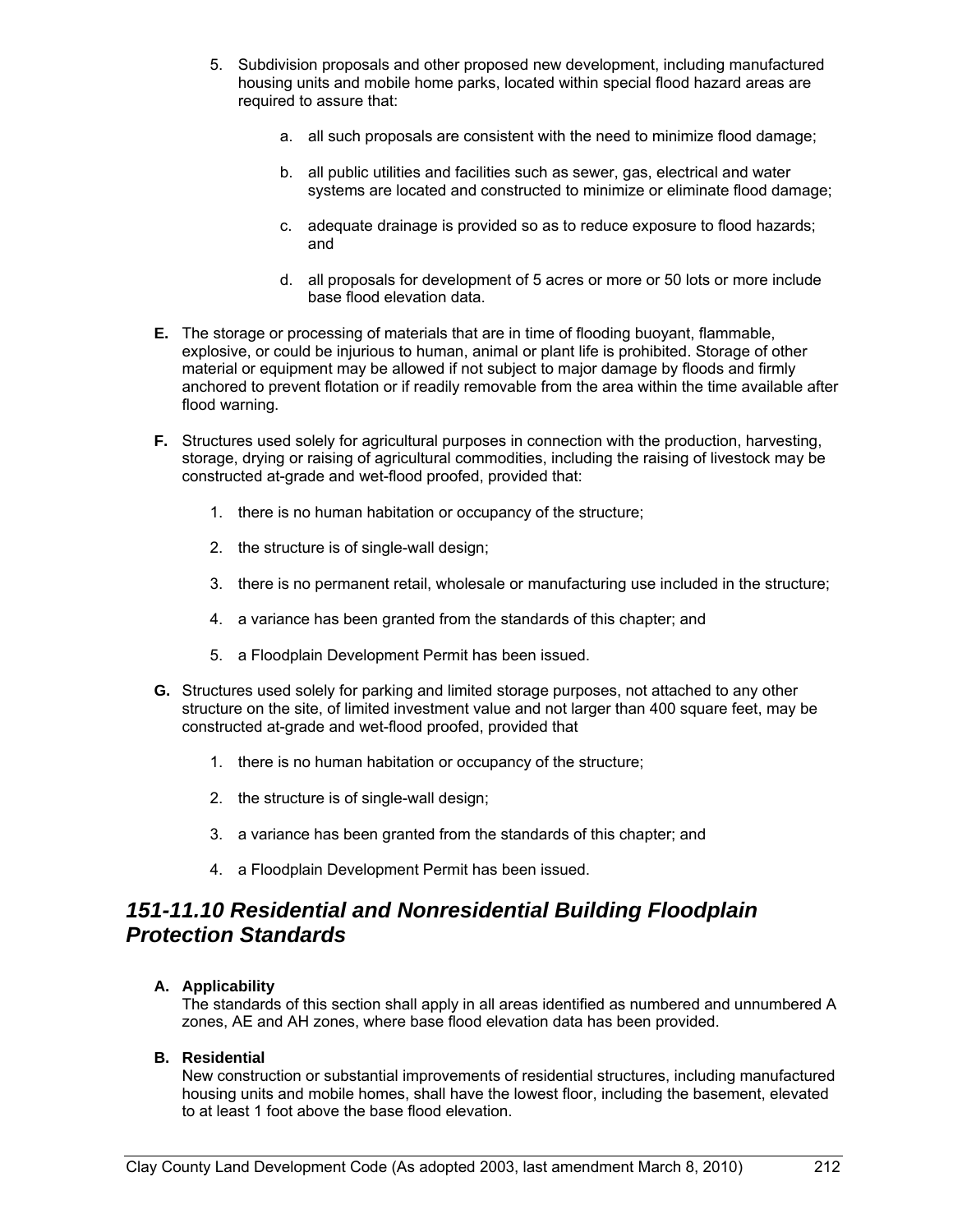#### **C. Nonresidential**

New construction or substantial improvements of nonresidential structures shall have the lowest floor, including basement, elevated to at least 1 foot above the base flood elevation or, together with attendant utility and sanitary facilities, be flood proofed so that below the base flood elevation the structure is water tight with walls substantially impermeable to the passage of water and with structural components having the capability of resisting hydrostatic and hydrodynamic loads and effects of buoyancy. A registered professional engineer, architect or surveyor shall certify that the standards of this subsection are satisfied. Such certification shall be provided to the Floodplain Administrator at the time of application for a Floodplain Development Permit.

#### **D. Residential and Nonresidential**

Fully enclosed areas below the lowest floor (to be used solely for the parking of vehicles, building access or storage in an area other than a basement) that are subject to flooding shall be designed to automatically equalize hydrostatic flood forces on exterior walls by allowing for the entry and exit of floodwaters. Designs for meeting this requirement must either be certified by a registered professional engineer, architect or surveyor or meet or exceed the following minimum criteria:

- 1. a minimum of 2 openings with a total net area of not less than 1 square inch for every 1 square foot of enclosed area subject to flooding shall be provided; and
- 2. the bottom of all openings shall be no higher than 1 foot above grade. Openings may be equipped with screens, louvers, valves, or other coverings or devices provided that they permit the automatic entry and exit of floodwaters.

Within AH zones adequate drainage paths around structures on slopes shall be required in order to guide floodwaters around and away from proposed structures.

## *151-11.11 Floodplain Standards for Manufactured Housing Units and Mobile Homes*

- **A.** All manufactured housing units and mobile homes to be placed within all numbered and unnumbered A zones, AE and AH zones shall be required to be installed using methods and practices that minimize flood damage. For the purposes of this requirement, manufactured housing units and mobile homes must be elevated and anchored to resist flotation, collapse or lateral movement. Methods of anchoring must be designed and installed in accordance with local building codes or FEMA guidelines. In the event that over-the-top frame ties to ground anchors are used, the following specific requirements (or their equivalent) shall be met:
	- 1. Over-the-top ties be provided at each of the four corners of the mobile home with two additional ties per side at the intermediate locations and manufactured housing units and mobile homes less than 50 feet long requiring one additional tie per side.
	- 2. Frame ties be provided at each corner of the home with five additional ties per side at intermediate points and manufactured housing units and mobile homes less than 50 feet long requiring four additional ties per side.
	- 3. All components of the anchoring system be capable of carrying a force of 4,800 pounds.
	- 4. Any additions to manufactured housing units and mobile homes be similarly anchored.
- **B.** Require that all manufactured housing units and mobile homes to be placed or substantially improved within all numbered and unnumbered A zones, AE and AH zones be elevated so that either: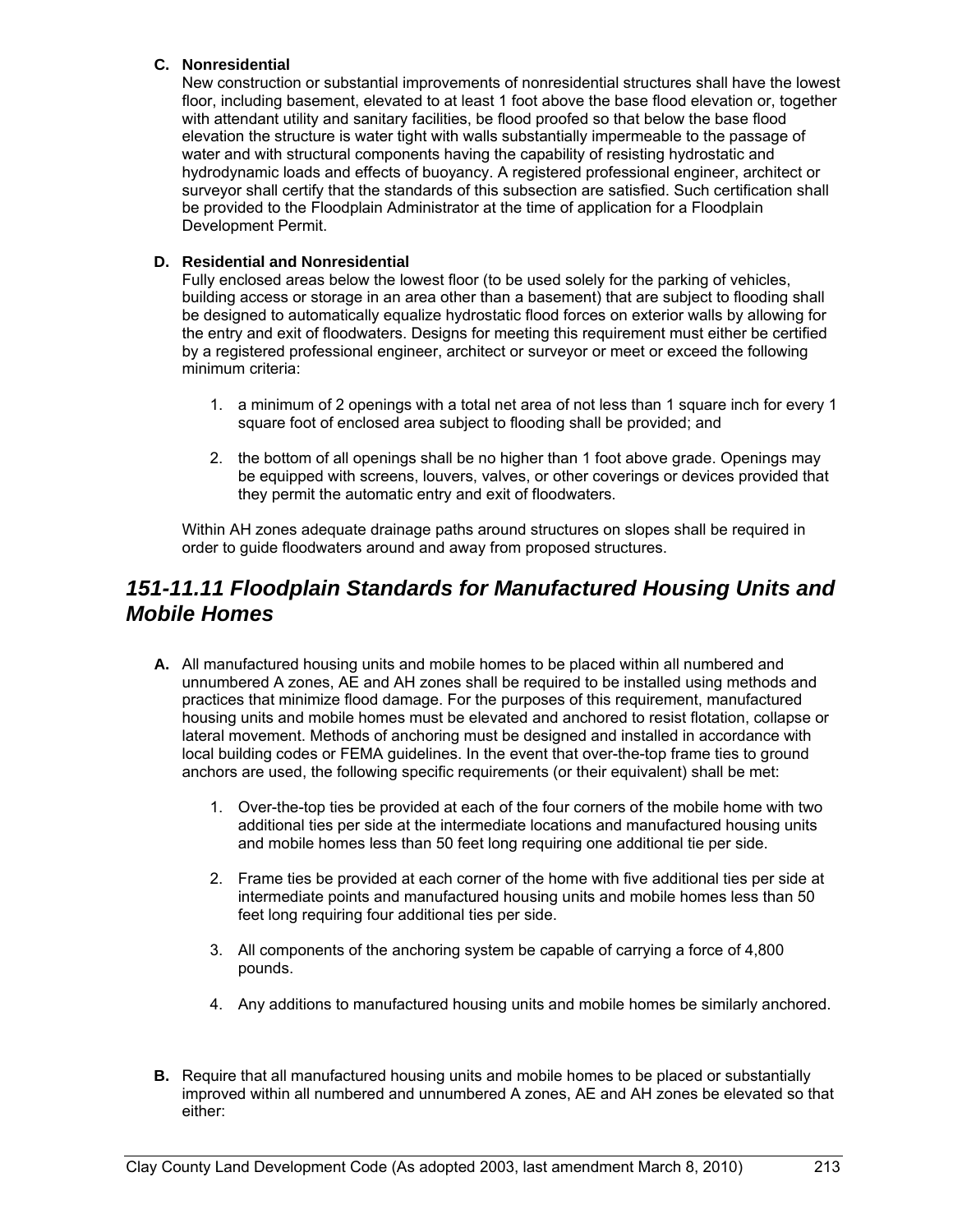- 1. a permanent foundation is provided and elevated such that the lowest floor of the manufactured housing unit or mobile home is at least 1 foot above the base flood elevation; or
- 2. the manufactured housing or mobile home chassis is supported by reinforced piers or other foundation elements of at least equivalent strength that are no less than 36 inches in height above grade and be secured attached to an adequately anchored foundation system to resist flotation, collapse or lateral movement.

# *151-11.12 Standards for Areas of Shallow Flooding*

Located within the areas of special flood hazard are areas designated as AO zones. These areas have special flood hazards associated with base flood depths of 1 to 3 feet where a clearly defined channel does not exist and where the path of flooding is unpredictable and indeterminate.

### **A. AO Zones**

The standards of this subsection shall apply in all AO zones.

#### 1. **Residential**

All new construction and substantial improvements of residential structures shall have the lowest floor (including the basement) elevated above the highest adjacent grade at least as high as 2 feet above the depth number specified in feet on the Flood Insurance Rate Map (at least 2 feet if no depth number is specified).

### 2. **Nonresidential**

All new construction and substantial improvements of nonresidential structures shall:

- a. Have the lowest floor (including the basement) elevated above the highest adjacent grade at least as high as 2 feet above the depth number specified in feet on the Flood Insurance Rate Map (at least 2 feet if no depth number is specified), or
- b. Together with attendant utility and sanitary facilities be completely flood proofed to or above that level so that any space below that level is watertight with walls substantially impermeable to the passage of water and with structural components having the capability of resisting hydrostatic and hydrodynamic loads and effects of buoyancy. Such certification shall be provided to the Floodplain Administrator at the time of application for a Floodplain Development Permit.

#### 3. **Residential and Nonresidential**

Adequate drainage paths shall be provided around all structures on slopes shall be required in order to guide floodwaters around and away from proposed structures.

## **B. AH Zones**

The standards of this subsection shall apply in all AH zones.

- 1. The specific building protection standards for all areas of special flood hazard where base flood elevation data has been provided shall be as set forth in Sec. 151-11.8.
- 2. Adequate drainage paths shall be provided around all structures on slopes shall be required in order to guide floodwaters around and away from proposed structures.

# *151-11.13 Standards for Floodways*

Located within the areas of special flood hazard are areas designated as floodways. Floodways are extremely hazardous areas due to the velocity of flood waters that carry debris and possible projectiles.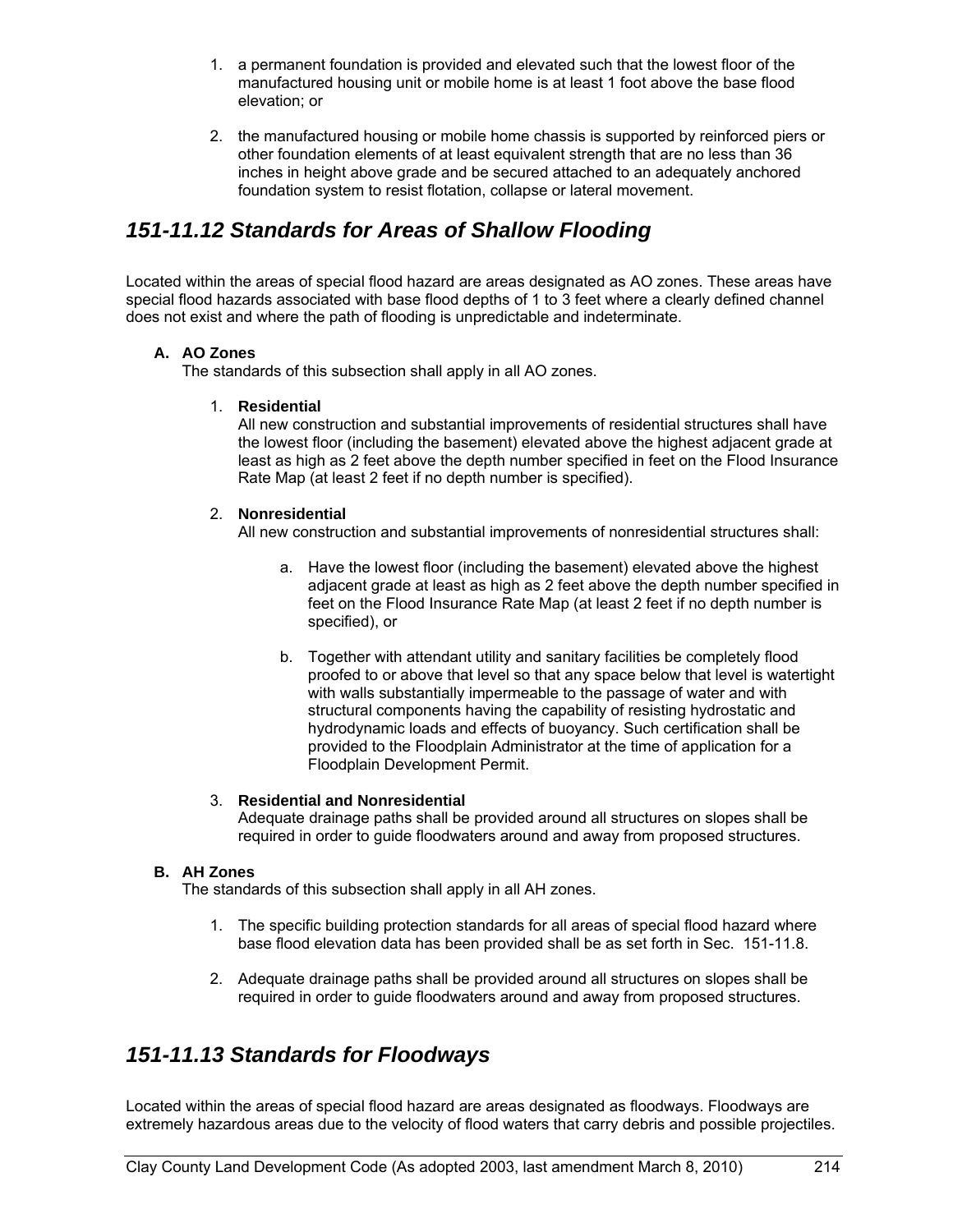The standards of this section shall apply within floodways.

### **A. Allowed Uses**

Only uses having a low flood-damage potential and not obstructing flood flows shall be permitted within the floodway. The following are recommended uses within the floodway:

- 1. Agricultural uses such as general farming, pasture, nurseries, forestry.
- 2. Residential uses such as lawns, gardens, parking and play areas.
- 3. Nonresidential areas such as loading areas, parking, airport landing strips.
- 4. Public and private recreational uses such as golf courses, archery ranges, picnic grounds, parks, wildlife and nature preserves.

### **B. Encroachments**

All encroachments, including fill, new construction, substantial improvements and other developments shall be prohibited unless certification by a professional registered engineer on a "No Rise Certificate", is provided demonstrating that encroachments shall not result in any increase of flood levels during occurrence of the base flood discharge. No use shall increase the flood levels of the regulatory flood elevation.

### **C. Standards**

Any uses or encroachments that the county allows within the floodway shall be subject to all other applicable standards of this chapter.

#### **D. Unnumbered A Zones**

In unnumbered A zones, the county shall be authorized to use any floodway data currently available from federal, state, or other sources.

## *151-11.14 Floodplain Standards for Recreational Vehicles*

Recreational vehicles within numbered or unnumbered A zones, AO, AE and AH zones shall either:

- **A.** be on site for fewer than 180 consecutive days and be fully licensed and legal for highway use; or
- **B.** comply with the permitting, elevating and anchoring requirements for manufactured housing units and mobile homes, as set out in this chapter.
- **C.** For the purpose of this section, a recreational vehicle shall be deemed ready for highway use if it is on its wheels or jacking system, is attached to the site only by quick-connect type utilities and securing devices, and has no permanently attached additions.

# *151-11.15 Floodplain Variances*

#### **A. Procedure**

Variances from the regulations and standards of this chapter may be requested and granted in accordance with the procedures of Sec. 151-3.11, as modified by the provisions of this section.

## **B. Variance Criteria**

In passing upon applications for variances from the provisions of this chapter, the Board of Zoning Adjustment shall consider all technical data and evaluations, all relevant factors, standards specified in other sections of this chapter, and the following criteria:

- 1. The danger to life and property due to flood damage.
- 2. The danger that materials may be swept onto other lands to the injury of others.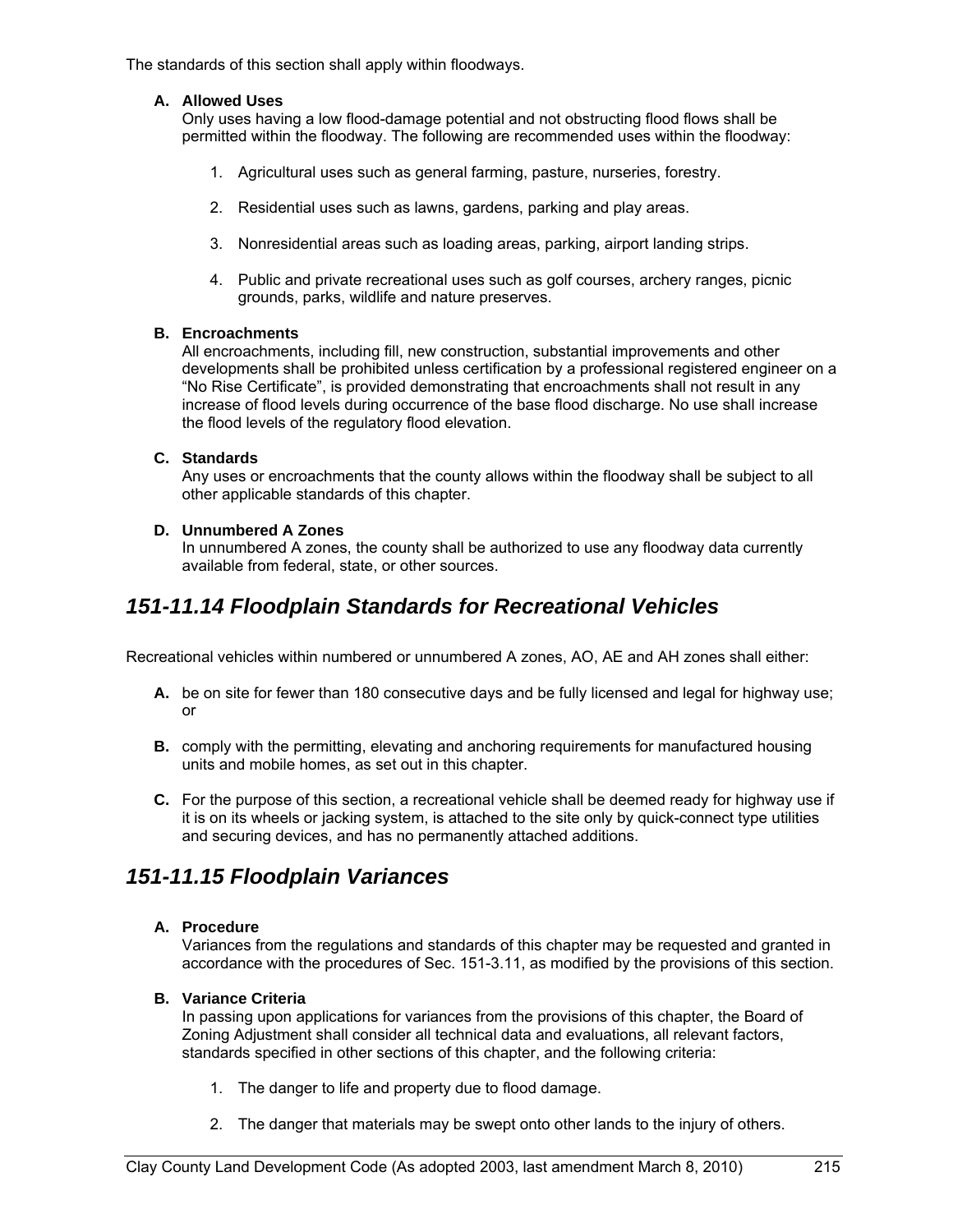- 3. The susceptibility of the proposed facility and its contents to flood damage and the effect of such damage on the individual owner.
- 4. The importance of services provided by the proposed facility to the community.
- 5. The necessity to the facility of a waterfront location, where applicable.
- 6. The availability of alternate locations, not subject to flood damage, for the proposed use.
- 7. The compatibility of the proposed use with existing and anticipated development.
- 8. The relationship of the proposed use to the *Comprehensive Plan* and floodplain management program for that area.
- 9. The safety of access to the property in times of flood for ordinary and emergency vehicles.
- 10. The expected heights, velocity, duration, rate of rise and sediment transport of the flood waters, if applicable, expected at the site.
- 11. The costs of providing governmental services during and after flood conditions, including maintenance and repair of public utilities and facilities such as sewer, gas, electrical, water systems, streets, and bridges.

#### **C. Conditions for Approval of Variances**

Generally, Variances may be issued for new construction and substantial improvements to be erected on a lot of ½ acre or less in area contiguous to and surrounded by lots with existing structures constructed below the base flood level, providing the conditions of paragraphs 1 through 5 of this subsection (immediately below) have been fully considered. As the lot size increases beyond ½ acre, the technical justification required for issuing the variance increases.

- 1. Variances may be issued for the reconstruction, rehabilitation or restoration of structures listed on the National Register of Historic Places or the State Inventory of Historic Places, without regard to the procedures set forth in the remainder of this section.
- 2. Variances shall not be issued within any designated floodway if any increase in flood levels during the base flood discharge would result.
- 3. Variances shall only be issued upon a determination that the variance is the minimum necessary, considering the flood hazard, to afford relief.
- 4. Variances shall only be issued upon:
	- a. a showing of good and sufficient cause;
	- b. a determination that failure to grant the variance would result in exceptional hardship to the applicant; and
	- c. a determination that the granting of a variance will not result in increased flood heights, additional threats to public safety, extraordinary public expense, create nuisances, cause fraud on or victimization of the public, or conflict with existing local laws or ordinances.
- 5. Any applicant to whom a variance is granted shall be given a written notice (over the signature of the Presiding Commissioner of the County Commission) that the cost of flood insurance will increase to as high as \$25 per \$100 of coverage and that construction below the base flood elevation increases risks to life and property. Such notification shall be maintained with the record of all variance actions.